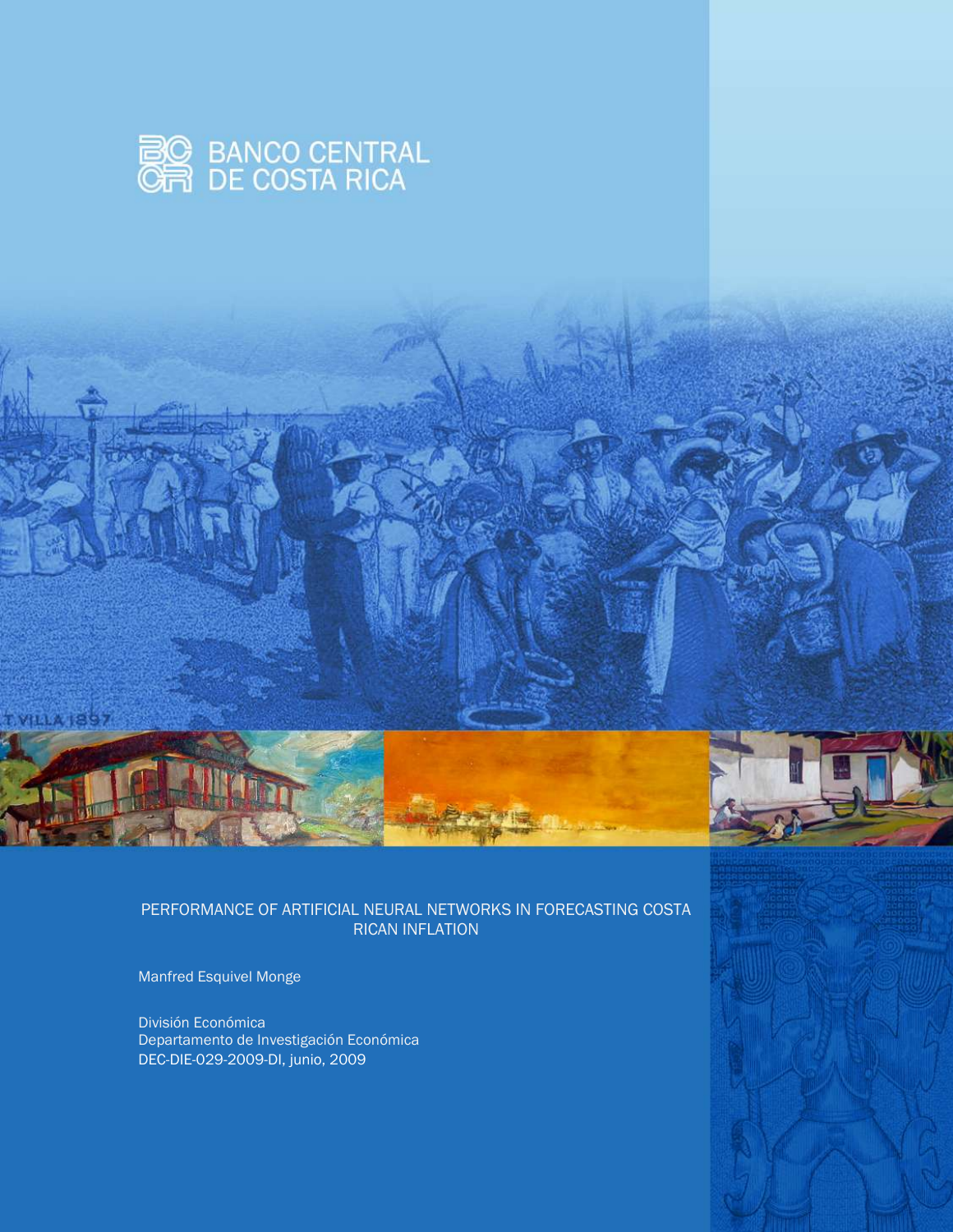## **Abstract**

*The underlying processes that generate economic series such as inflation, unemployment or output gaps are potentially quite complex. Undoubtedly that makes it very difficult to forecast them and has traditionally bent attention to relatively simple linear approaches when trying to model them. Trying to capture nonlinear relationships among inflation and its determinants, this paper applies Artificial Neural Networks (ANN) to forecast Costa Rican inflation. A innovative technique that systematically discriminates among different networks in order to overcome the problem of "over-fitting" a ANN was applied. Forecasts are compared with those obtained from "thick" models and traditional linear techniques. The potentially complex nonlinear relationships between inflation and its short run determinants in an expectations-augmented Phillips Curve scheme are captured with a systematically chosen ANN. Forecasts at different horizons are computed in a rolling exercise in order to test the hypothesis of a better performance of the nonlinear parameterization. Evidence shows that linear techniques do not outperform ANN and, in the case of a Phillips Curve, networks forecasts statistically improve upon linear approaches especially for short run forecast horizons. In most cases, "thick" modeled ANN's forecasts showed a weak performance compared with systematically chosen ANNs.*

#### **Resumen**

*Los procesos generadores de series temporales económicas como inflación, desempleo o brecha del producto son potencialmente muy complejos. Esto sin duda dificulta la tarea de su pronóstico y ha hecho que tradicionalmente se opte por especificaciones lineales a la hora de modelar tales procesos. En el documento aplica la técnica de redes neuronales artificiales (RNA) para pronosticar la inflación en Costa Rica capturando potenciales relaciones no lineales entre esta variable y sus determinantes. Se utiliza una innovadora técnica que discrimina sistemáticamente entre diferentes arquitecturas de red para evitar el problema de "sobreentrenamiento". Los pronósticos obtenidos a partir de este procedimiento de selección sistemática son comparados con aquellos obtenidos al aplicar el método de modelos "densos" y con los extraídos de técnicas lineales tradicionales de estimación econométrica. Las potenciales relaciones complejas y no lineales entre la inflación y sus determinantes de corto plazo en una curva de Phillips aumentada son capturadas con redes neuronales elegidas sistemáticamente. Con el propósito de contrastar el desempeño del método no lineal de RNA con el de métodos lineales, los pronósticos se efectúan para diferentes horizontes y siguiendo un ejercicio de "rolling". La evidencia señala que las técnicas lineales no superan a las RNA y que, en el caso de la Curva de Phillips y especialmente para horizontes cortos de pronóstico, resultados obtenidos con las redes son estadísticamente superiores. En la mayoría de los casos los modelos "densos" de RNA mostraron un débil desempeño cuando se compararon con los de redes sistemáticamente elegidas.*

[esquivelmm@bccr.fi.cr](mailto:esquivelmm@bccr.fi.cr)

*\_\_\_\_\_\_\_\_\_\_\_\_\_\_\_\_\_\_\_\_\_\_\_\_\_\_\_\_\_\_\_\_\_\_* 

JEL Classification: C45, C53, E37 Key words: Forecasting, inflation, neural networks.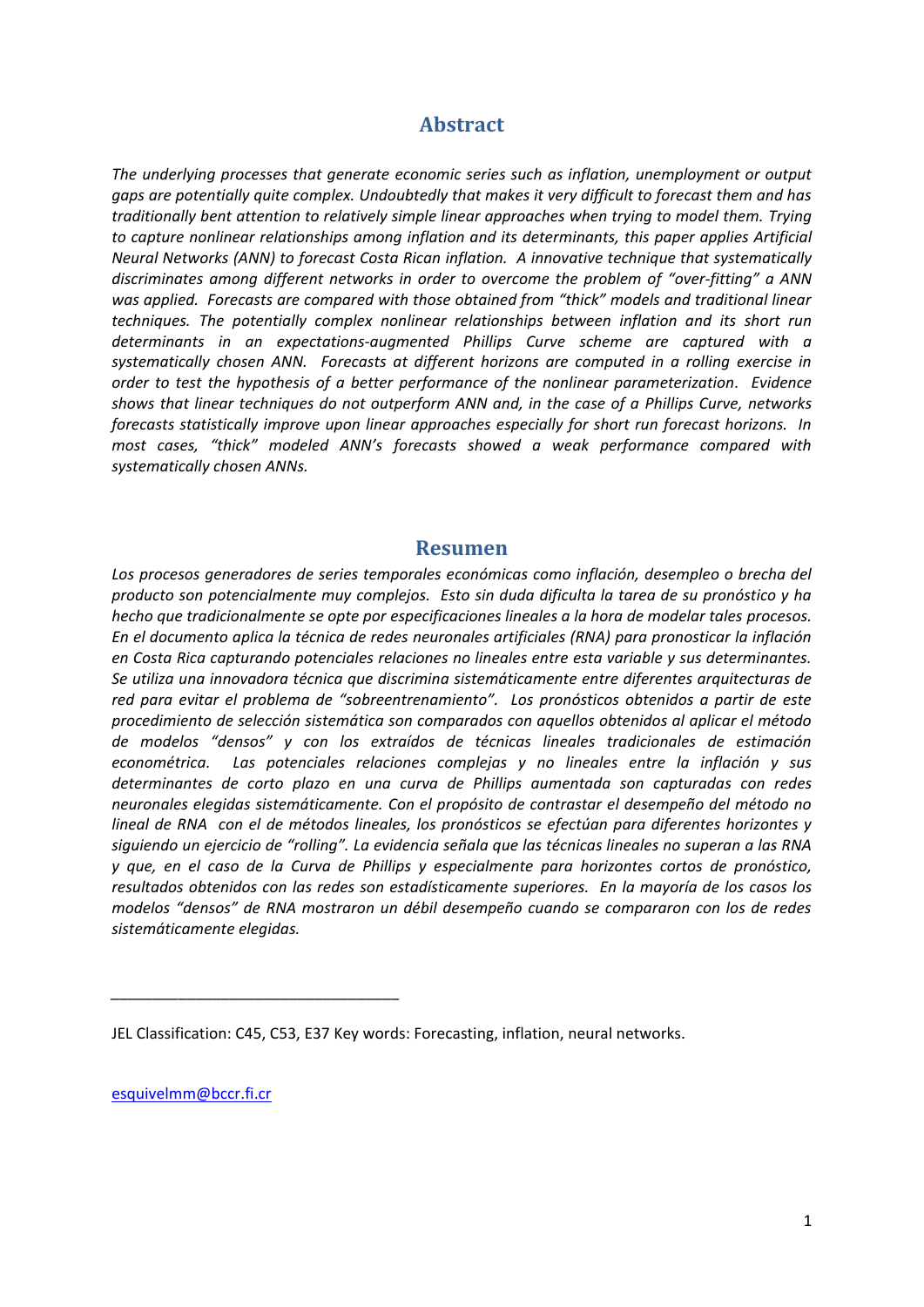## **1 Introduction**

The underlying processes that generate economic series such as inflation, unemployment or output gaps are potentially quite complex. Undoubtedly that makes it very difficult to forecast them and has traditionally directed attention to relatively simpler linear approaches when trying to model them and when facing the task of forecasting them.

Stock, J. and Watson, M. (1999) signaled the potential improvement in forecast that incorporating nonlinear relations between inflation and the chosen independent variables will yield when compared to a traditional Phillips Curve estimated by linear techniques. Some authors<sup>1</sup> have reported a performance of nonlinear forecasting methodologies that is at least as good as conventional linear parameterizations. For the case of the Costa Rican economy, Solera (2005), in a first approach to forecast inflation by using Artificial Neural Networks (ANN), arrived to the same conclusion with a rather monetarist set of information that included monetary aggregates and lags of the dependant.

When estimated by means of linear methods, structural specifications of Costa Rican inflation have shown a relatively poor forecast performance compared to non structural ones. This may be due to the absence of nonlinear relationships between variables that traditional econometric theory imposes.

ANN modelling has been gaining attention as an attractive technique for estimation and forecasting in economics. The chief advantage of the ANN methods is that they are free from the assumption of linearity that is commonly imposed in order to make the traditional methods tractable. Most of the applications have been developed in financial statistics and exchange rates<sup>2</sup>. Applications on macroeconomic time series have been limited in number<sup>3</sup>. However, those works usually share a common limitation: they do not implement standard practices of ANN estimation such as *early*  stopping, which has shown to be quite successful in some works<sup>4</sup>.

This paper evaluates whether for the case of Costa Rica and based on different sets of information, the nonlinear methodology of ANN significantly improves upon inflation forecasts obtained by traditional linear methods. Three models are analyzed: an expectation-augmented Phillips Curve, a Treasury Bills Model and a Monetarist Model based on the work of Solera *op. cit.* A specific technique for each model is selected based on *rolling* root mean square errors of out-of-sample forecasts and some tests to discriminate among them. The accuracy of non-nested models is then compared based on the same criteria.

When the ANN method is implemented, several parameters need to be set. As a byproduct of the test mentioned above, the paper exposes several procedures for setting an optimal network and implements two of them for contrasting their results.

1

<sup>1</sup> Bukhari and Hanif (2007), Chen and Swanson (2001), McNeils and McAdam (2004), Moshiri and Cameron (2000) and Nakamura (2005), for example. 2

Fernández-Rodríguez, González-Martel and Sosvilla-Rivero (2000) and Refenes and White (1998) are two examples of papers on financial applications.

 $3$  See Stock and Watson (1998) Chen, Racine and Swanson (2001) and Solera (2005) for instance.

<sup>&</sup>lt;sup>4</sup> See Nakamura op. cit.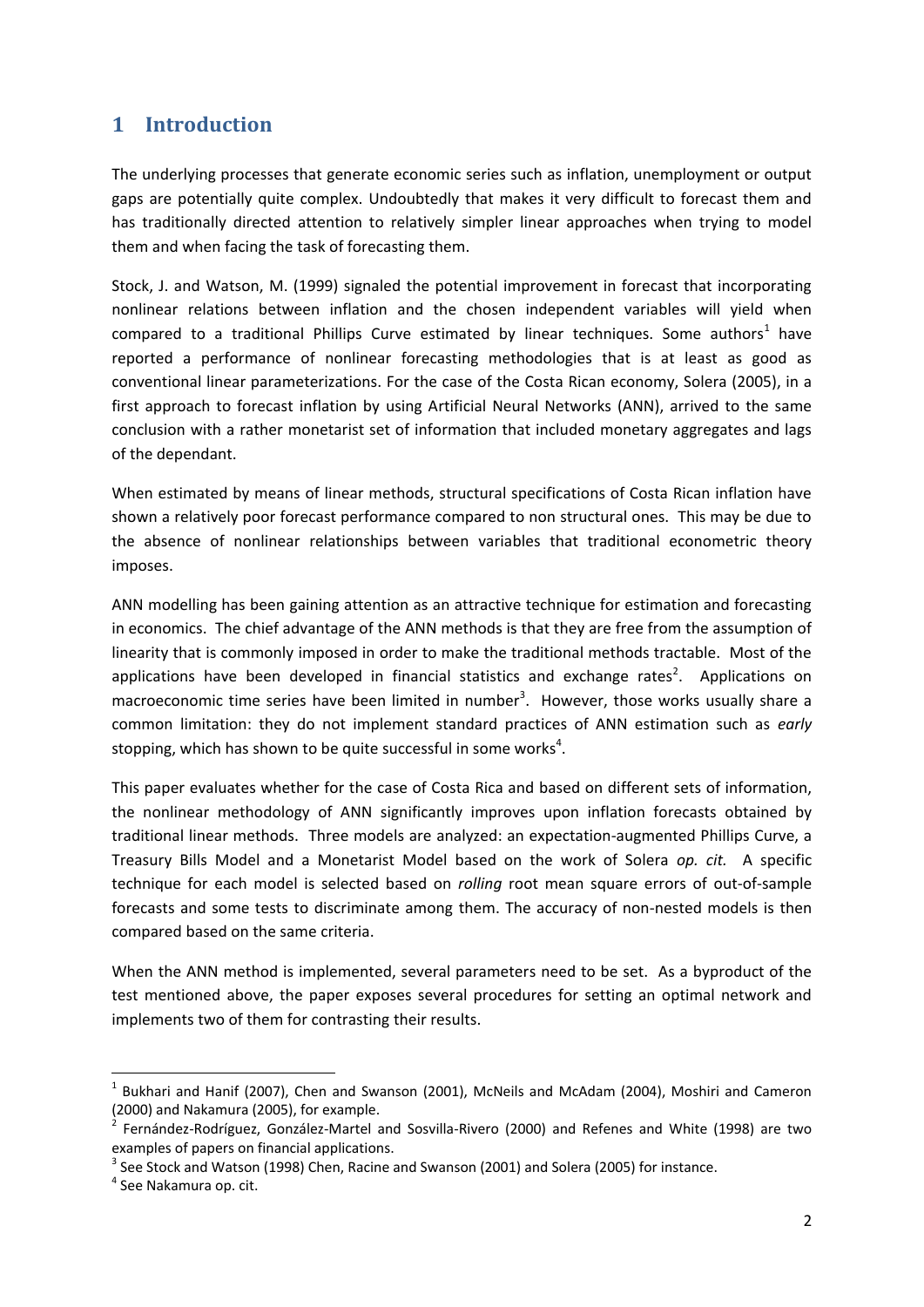The document is organized as follows: in the next section some basic elements of ANN theory are exposed giving special emphasis to the problem of optimally setting a specific network and exposing what the problem of over-fitting is and why is important to control for it. After that, in section three all methodological aspects are covered; the general method for comparing forecasts is explained, the three lineal models selected for comparison are shortly exposed and, with some detail, the two techniques for optimizing forecasts from networks are covered. Additionally, section three shortly explains Diebold and Mariano (1995) and Fair and Shiller (1990) tests for discriminating forecasts which are then applied for such purposes. Section four is devoted to briefly expose the main results; firstly a forecast accuracy comparison of techniques for each model is exposed, then the best techniques from each model are weighted against each other. Section five concludes and is followed by the bibliographical references and finally all relevant appendices.

#### **2 Theoretical background**

Since ANN models take a set of inputs and produce a matching set of outputs according to some mapping relationship, they can be loosely classified as vector mappers. In spite of its suggestive name, an ANN is simply a parameterized nonlinear function that can be fitted to data in order to get a desired forecast. The nonlinear function combines several building blocks on a transfer function which can be, for example, a hyperbolic tangent or a logistic function.

When an ANN is shaped, a specific architecture must be provided. This architecture includes the number of hidden nodes ("hidden neurons" in the networks jargon) and "hidden layers". Additionally it is possible to allow a linear component (direct connections between input and output vectors) to be part of the net.

The basic structure of an ANN that has an input vector (*X*) *of* size *m*, *q* hidden neurons, one layer and an output vector can be written as follows:

$$
F X, W = F \left[ \omega_0 + \sum_{j=1}^q G \, x \delta_j \, \omega_j \right] \tag{2.1}
$$

Where:

 $F\ X, W =$  Output vector of the network.

 $F$  and  $G$  = Activation functions for the final step and the  $q$  hidden nodes respectively. Even though these functions can take any functional form, nonlinear sigmoidal ones<sup>5</sup> are quite popular, especially for *G*.

 $X = 1, X_1, X_2, ..., X_m$  = Input vector. Notice that it includes an intercept.

 5 RATS 6.0 offers 3 options of sigmoidal functions for "squashing" the node outputs, a Logistic one:  $1/1 + e^{-u}$ ; and two hyperbolic tangent: tanh *u* and tanh  $u/2$ . Where *u* is the basic output of a node. The logistic function was used in all estimations in this study.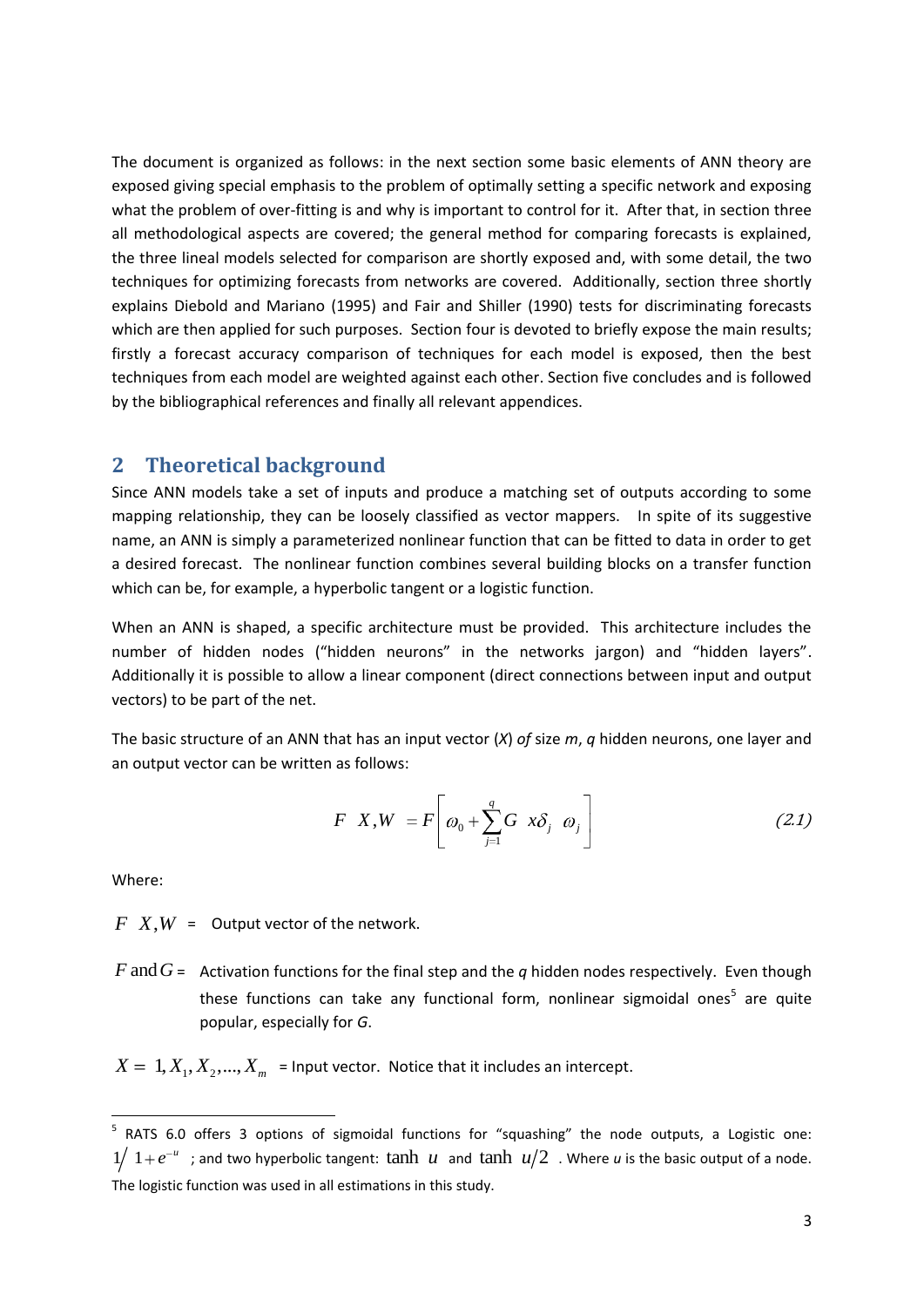$W = \delta_1, \delta_2, ..., \delta_q, \omega_j$  = Matrix of parameters or weights. Each component  $\delta_i$  stands for an  $m \times 1$ vector of weights that maps the *m* input variables to one of the *q* hidden nodes.  $\omega_j$  is a  $q \times 1$  vector of weights relating each one of the  $q$  hidden nodes to the final output vector.

How exactly does an ANN fit the data for getting a forecasted value of the output series? Since a back-propagation technique is commonly used, we will be working only with back-propagation networks (BPN) models. The procedure goes as follows: Firstly, input and output vectors are read into the BPN model, then, after randomly selecting a set of parameters, the network processes the inputs and generates a predicted output vector. After that, a mean square error (MSE) is generated by comparing such output vector with the series of observed outcomes. Then the network adjusts the initial set of parameters in the direction of the negative gradient of the MSE, produces a new output vector, calculates a new MSE, adjust the parameters and so on.



Figure 1 might help to conceptualize how an ANN is built and how it fit input and output vectors.

The network in the figure is modeled with *m* input units (*X*), two hidden neurons (*G*) in a single hidden layer and one output vector(*F*). δ's and ω's are the hidden and output vector weights respectively. Doted lines going directly from the *X's* to the output vector represent the optional setting of direct (linear) connections.

The above described iterative process is known as *learning* or *training* process in the ANN jargon. One can *train* a net to *learn* the relationship between input and output vectors as many times as desired or until it reaches a given magnitude of the MSE.

Most of the ANN appeal rests on its flexibility to approximate a wide range of functional relationships between variables. Hornik, Stinchcombe and White (1989) explain how, given enough level of complexity (that is, a sufficiently high number of nodes and learning periods), neural networks are able to approximate any function arbitrarily well. Notice though that there might be two kinds of catches. Firstly, when an ANN is highly complex, the learning process becomes quite slow, especially if the data set is large. Secondly, one might reach a very low level of MSE in the training process, but ANNs trained a large number of times are prone to produce a good fit into the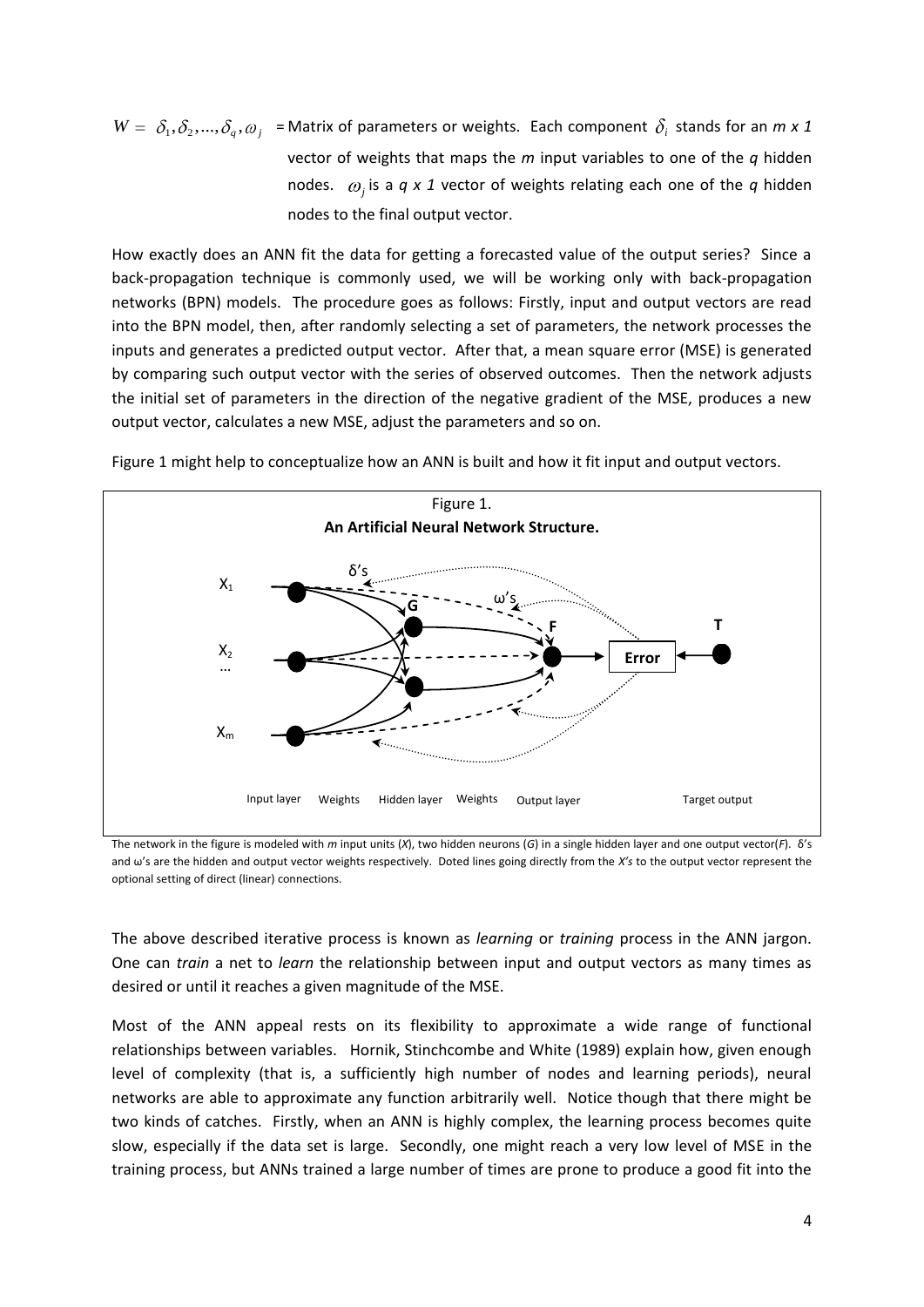*learning* sample but a disappointing performance in out-of-sample forecast. In section 3.3 there will be more to say about such problem and the *early stopping* procedures proposed to deal with it.

Having briefly explained the basic features of setting an ANN and how it works, it should be clear that given a set of information (that is a set of input and output vectors), the forecasted series obtained may vary depending on 3 factors: The number of hidden nodes (*q*), the number of training iterations that the network is permitted to take (*Z*) and whether direct connections are allowed. Additionally, even when a network is set by fixing *q*, *Z* and establishing whether there are any direct connectors, the output series might well vary due to the different set of randomly selected initial values of the weighting matrix. Yet, this last variation will be very small and not systematically biased<sup>6</sup>. When working with ANN, getting the most from a given set of information will consist in finding the combination of those factors that produces the best forecast performance. As it will be explained in section 3.3, there is a variety of proposals that try to accomplish this. Although none of them is theoretically superior, we can at least contrast which one is more backed by our data.

## **3 Methodological Approach and data.**

### **3.1 General Approach.**

**.** 

The next general strategy was followed in the study. We start with three general non nested models whose dependent variable is inflation rate. An expectation-augmented Phillips Curve (PC), a Treasury Bills Model (TB) and a Monetarist Model (MM)<sup>7</sup>. For each model, different forecast series are computed by using at least three techniques<sup>8</sup>. Then, out-of-sample forecast performance statistics are computed in order to discriminate among techniques. Finally, the best forecast technique for each non nested model is compared with the other two best forecasts in order to determine whether there is a combination of model and technique that statistically outperformed the others.

For each model, one of the techniques is the traditional linear ordinary least square. The remaining two (or three) are nonlinear in the sense that they use ANN for getting the forecasts. It must be clear that the data set which is fed into each model is exactly the same among competing techniques. This is achieved by dividing the sample of available observations into two sections, a *training* section and a contrast section. The first one is used, in the case of linear models, for estimating OLS coefficients, and in the case of ANN techniques, for training the corresponding network and getting the *W* matrix of weights. The second one serves for comparing forecasted values with inflation realizations by means of constructing root mean square error statistic, which is the measure used for contrasting techniques and models.

<sup>6</sup> Most modern software includes a "seed" instruction for controlling the random selection of parameters. RATS offers such instructions which ensures, at least into a single program execution, that the initial set of random weights is fixed, so it is possible to control for this variation.

<sup>7</sup> Although the name used for this model is quite similar to the *Monetary Model* which is currently used at the Central Bank, it has to be clear that they are not the same.

 $8$  In the case of the MM model, a fourth set of forecasts series was also estimated by using an ANN set according to Solera (2005). This was in order to quantify a possible gain from the *early stopping* procedure that is being firstly applied in this work to Costa Rican data.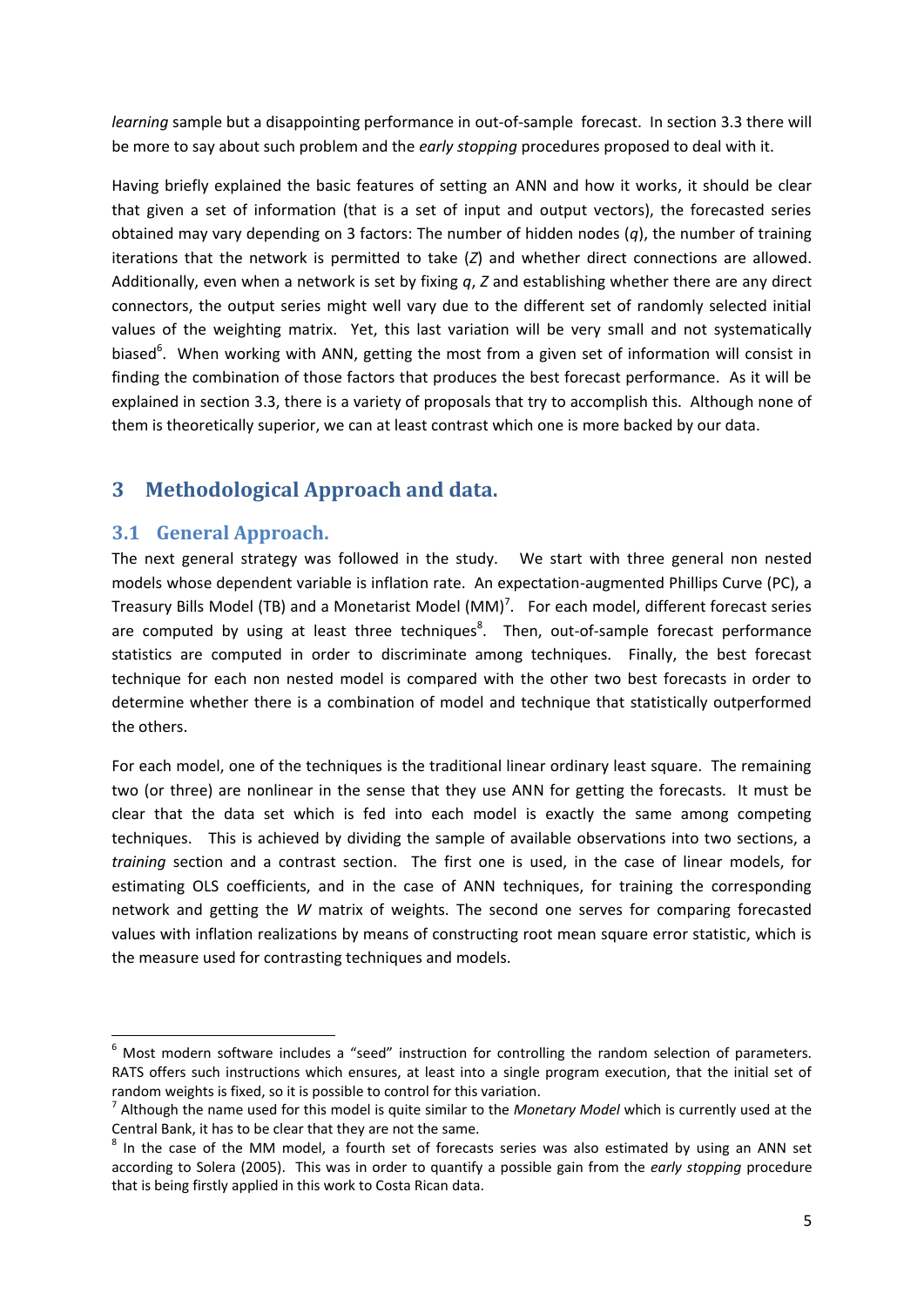Forecasts were obtained in an 8-step rolling scheme for one, two, four and eight quarters ahead horizons (*h*). Following this, in order to maximize the number of data points available, the date that determines the limit between *training* and *contrast* samples varies according to *h* and the specific rolling step. In any case, all model's first-rolling-step was set to start in 2007Q3, 2007Q2, 2006Q4 and 2005Q4 for h=1,2,4 and 8 respectively<sup>9</sup>. All series are quarterly and all forecasts are real timestatic.

### **3.2 The Three Lineal Models.**

Exposing the linear version of the three models might be a friendly way to clarify which information was provided and why those models were chosen in the first place. The set of information supplied in each case was based firstly on the possibility to compare results among non nested models (this is why quarterly data was used); secondly it was based on recent studies that identify variables, lags and samples for each model, this was subject to find a lineal version that did not have specification problems when quarterly data are used $^{10}$ .

#### **3.2.1 Phillips Curve.**

Most macroeconomic models include a version of a Phillips Curve describing the short run dynamics of prices. Despite its theoretical economic appeal, its forecast performance generally has not been superior to other non-structural specifications.

Shocks on expectations or output gap may well affect inflation quite differently across different economics situations, levels of the variables or its current variance. Then a likely reason for such a lack of forecast power may be that traditional econometrics directly assumes linear relationships among variables involved in the Phillips Curve when they might be nonlinearly related.

The linear version of the Phillips Curve analyzed in this study is expectation-augmented similar to the one that is part of the Quarterly Projection Macroeconomic Model (QPMM). The stochastic equation can be written down as follows:

$$
\pi_{t} = \beta_{1} E_{t} \pi_{t+4} + \beta_{2} Y_{t-6}^{b} + \mu_{t}
$$
\n(3.1)

Where:

**.** 

*t* is year to year quarterly inflation rate in quarter *t*.

 $E$   $\pi$ <sub>t+4</sub> is one year ahead inflation expectation conditional to information available on quarter *t.* 

 $Y_{t-6}^b$  is the output gap in quarter *t*-6.

*t* is a normal, zero-mean, constant-variance disturbance term.

 $^9$  Notice that according with such a scheme, each forecast series is build of eight point forecasts corresponding to eight steps in the rolling procedure.

<sup>&</sup>lt;sup>10</sup> The corresponding test of specification for each lineal version of the models can be found in appendix A.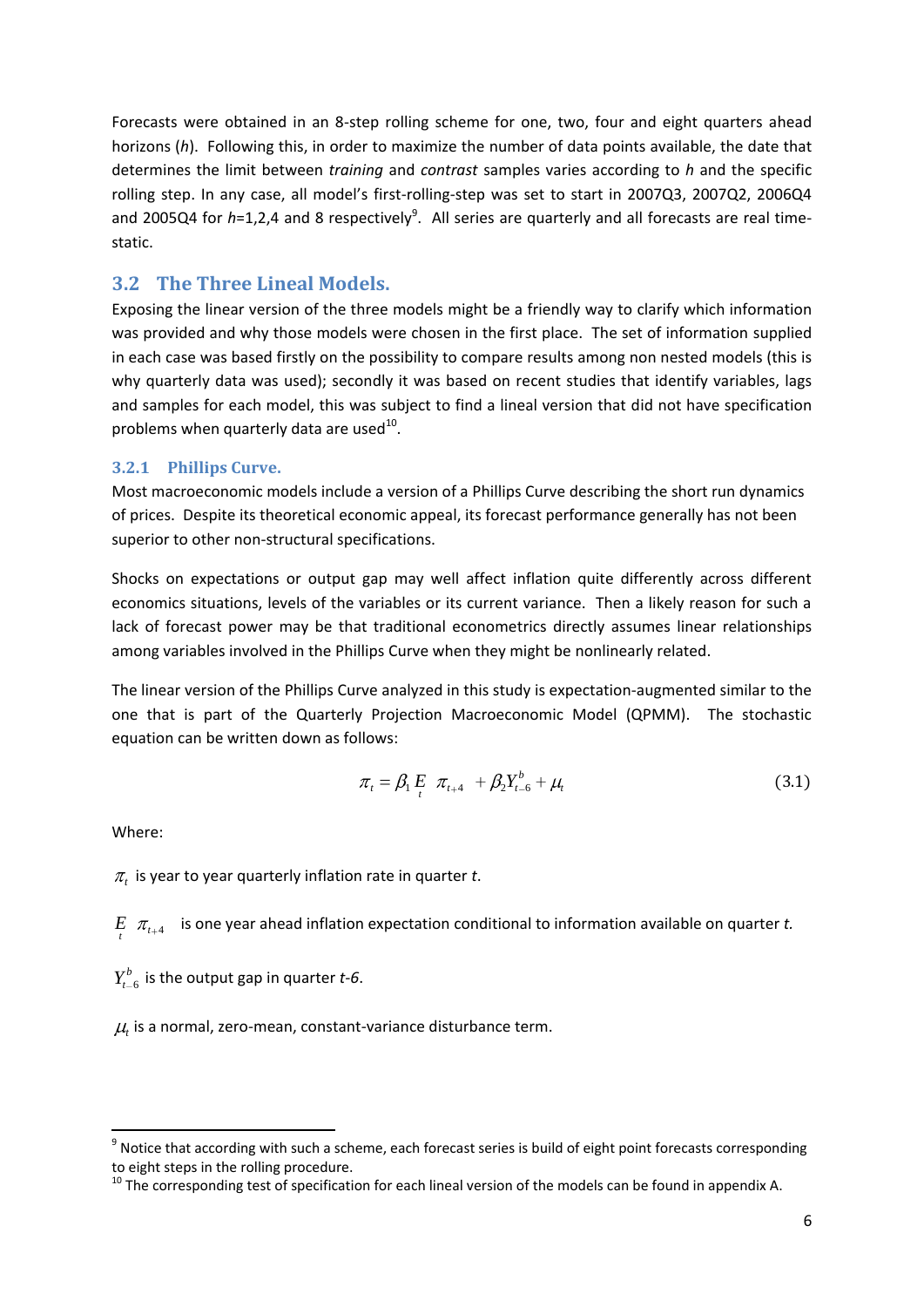From expression (3.1) the set of information that was given to the OLS and ANN's procedures corresponds to  $\pi_{\iota}$  (output vector) and  $\left| \begin{array}{ccc} E & \pi_{\iota+4} & , Y_{\iota-6}^b \end{array} \right|$  $\left[ \begin{array}{cc} E & \pi_{t+4} & , Y_{t-6}^b \end{array} \right]$  (input vector). In this case the total sample goes from 1991Q1 through 2008Q4.

#### **3.2.2 Treasury Bills Model.**

Since October 2001, the Central Bank of Costa Rica carries out a forecast combination of inflation through grouping a set of models and producing a single forecast that combines all common and complimentary information. One of these models is the so-called *Treasury Bills Model<sup>11</sup> .*

The latest version of the *Treasury Bills Model* uses monthly data and the stochastic version of its equation is the following:

$$
\pi_{t} = \beta_{0} + \sum_{i=1}^{3} \beta_{i} \pi_{t-i} + \sum_{i=2}^{3} \delta_{i} F_{t-i} + \varepsilon_{t}
$$
\n(3.2)

Where:

*t* is year to year monthly inflation rate in quarter *t*.

 $F_{_{t-i}}$  is year to year percentage change in the net balance of bond debt of the Costa Rican Government valued at market prices in quarter *t*.

*t* is a normal, zero-mean, constant-variance disturbance term.

More recently, in Mora and Rodríguez (2009), the authors found that the Treasury Bills Model seems to show a better forecast performance among all models in the forecast combination. Additionally, they show that in some cases this model seems to encompass the other models when computing an inflation forecast.

Due to the evidence mentioned above, one may wonder whether is it possible to improve upon such a successful forecast performance by trying a nonlinear estimation that uses the same set of information as the Treasury Bills Model. Additionally, it would be valuable to know whether the best forecast from this model outperforms the one that is identified as the best from the Phillips Curve Model. In order to carry out this comparison, it was decided to estimate the *Treasury Bills* equation with quarterly data just as the Phillips Curve of the last section was fitted. Then, the equation finally estimated in this work was:

$$
\pi_t = \beta_0 + \beta_1 \pi_{t-1} + \delta_1 F_{t-1} + \varepsilon_t \tag{3.3}
$$

where all variables are the same as in (3.2) but quarterly measured.

 $\overline{a}$ <sup>11</sup> Details of how this model is incorporated to the forecast combination of inflation can be found in Saborío and Solera (2004).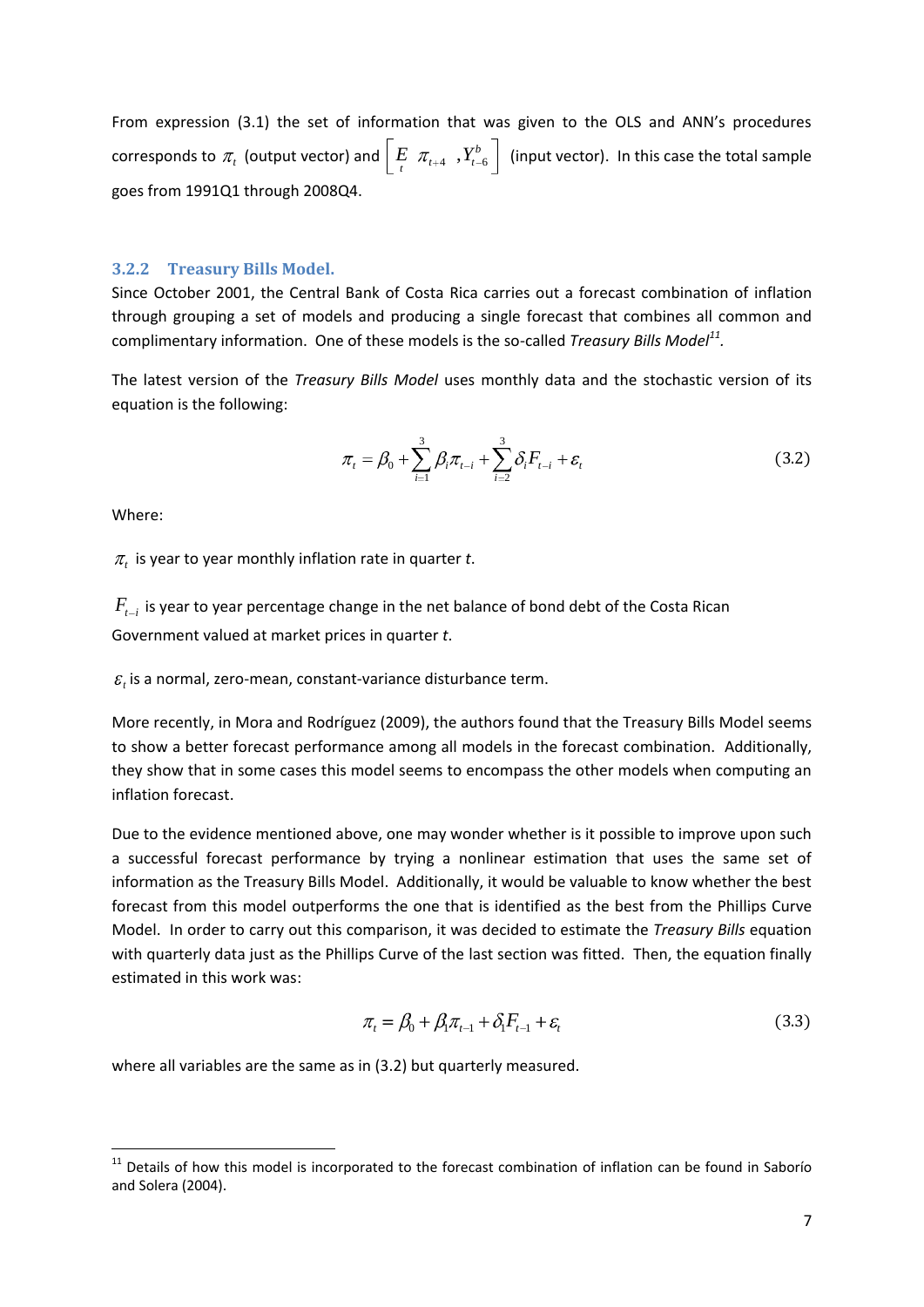It follows then that the set of information that was fed into the statistical procedures is formed by  $\pi_{\iota}$ 

(output vector) and  $\pi_{t-1}, F_{t-1}$ *(input vector).* In this case the total sample goes from 1997Q3 through 2008Q4 as this is the same sample used in the last documented estimation of this model in the Central Bank<sup>12</sup>.

#### **3.2.3 Monetarist Model.**

The first work in which the ANN technique was implemented to forecast inflation in Costa Rica is Solera (2005). In this study the author compares the forecast performance of ANN with 6 models then used at the Central Bank to forecast inflation. The author tries three different sets of information for training his networks and, based on RMSE measures, concludes that the best set contains a series of inflation as output vector and the series of lags 1 through 4 of inflation and lags 1 through 24 of M1 as input vector.

The linear version of the model that was used to contrast results here is the following:

$$
\pi_{t} = \alpha_{0} + \alpha_{1}\pi_{t-1} + \sum_{i=1}^{8} \delta_{i}M1_{t-i} + \eta_{t}
$$
\n(3.4)

Where:

*t* is year to year inflation rate in quarter *t*.

 $M1_{_t}$  is year to year percentage change of M1 in quarter  $t.$ 

Again, in order to compare results with those obtained from the Phillips Curve and the Treasury Bills Model, quarterly information was used. This is different from what Solera (2005) reports since he uses monthly data. The sample of the estimation goes from 1992Q1 through 2008Q4.

## **3.3 Choosing Among Networks.**

When an ANN is specified, several factors need to be set, all of which determine how accurate the network adjusts realizations of the output vector. Those factors comprise the selection of variables to be included into the input and output vectors, how many hidden layers the system will have, the number of hidden nodes (hereafter *Q*), whether to include direct connections and how many iterations the network is allowed to take (*Z* henceforth).

In choosing variables for the input vector, those included into the competing linear models were matched. Such a strategy ensures a sort of *fair play* for the forecasting competition.

As for the number of hidden layers, there were not many alternatives. The available software to manage ANN was RATS 6.0, which offers a single option of one hidden layer. Aside was the question of whether to allow for direct connection between input and output vectors. All estimations were

**<sup>.</sup>** <sup>12</sup> See Durán and Rojas (2007).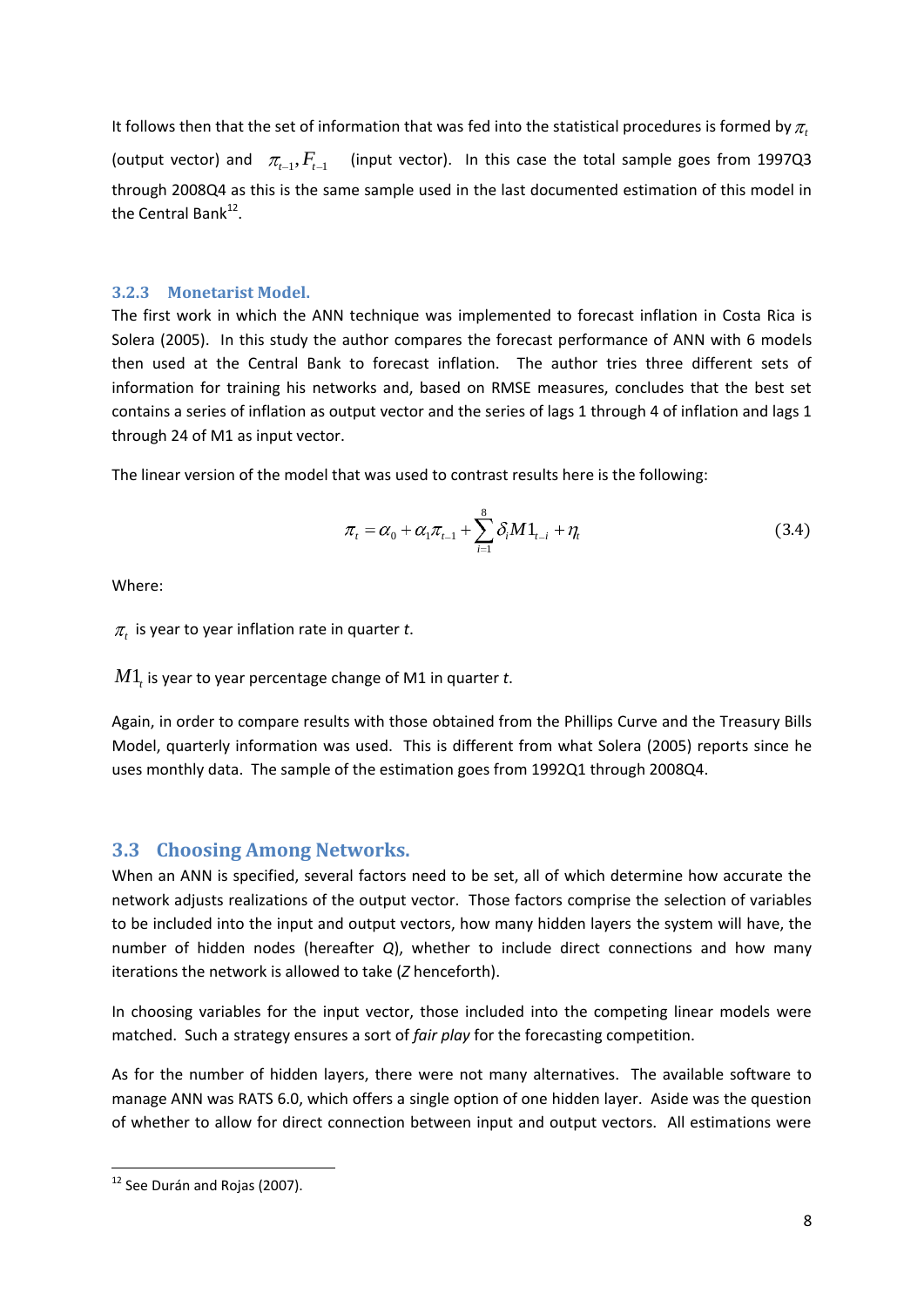carried out under both options (with and without direct connections) and consistently better results were achieved under the last assumption. Hereafter all ANN results will be from networks that do not include such direct relations.

When selecting *Q*, a more difficult question is faced. For finding the optimal number of hidden nodes, several formulae have been proposed in literature<sup>13</sup>, yet there is no theoretic solution for this problem. It has been found that significantly different results are obtained across formulae.

For dealing with the problem of which *Q* to use, a more empirical approach has been the rule. Solera (2005) and Nakamura (2005) for instance, select the number of nodes that minimizes the MSE into the training sample. When implementing this procedure, it is common that MSE will decrease up to certain *Q*, and then grow or become quite volatile for larger numbers of hidden nodes.

An interesting way to deal with the issue was proposed by Granger and Jeon (2004), they called it *thick modelling* strategy and it combines several ANN's forecasts which are based on different *Q's*. For combining all such forecasts they construct, for each forecasted period, a *trimmed mean* of the forecasts that result from each network specification. McNeils and Mc Adam (2004) applied this *thick modelling* strategy by means of ranking the predicted values and then removing the 100\*α% smallest and largest estimations. The remaining  $100*(1-2\alpha\%)$  are averaged. These authors set  $\alpha$  = 5% and argue that the trimmed mean avoid the problem of finding optimal weights, which has to be faced in a more standard process of forecast combination.

The selection of *Z* is a more obscure subject because it has been little explored at least in macroeconomic applications of ANNs. This is not a trivial election due to the potential problem of over-fitting that networks undergo when they are allowed to iterate too many times. As explained above, these systems are able to approximate functions arbitrarily well given enough complexity. By means of increasing *Z*, it is possible to achieve smaller mean square errors into the *training* sample. Eventually an excessively trained network might produce a near perfect fit in-sample but quite disappointing out-of-sample predictions.

When dealing with the problem of over-fitting, which is not common in macroeconomic applications of ANNs but standard in other fields, several *early stopping* procedures are applied. Among the most common is the following *validation based* approach<sup>14</sup>. Firstly, the sample is split into a training set and a validation set. Then the training algorithm is executed only with the training set just until the MSE starts to grow on the validation set. If there is a problem of over-fitting, such turn will occur long before the minimum MSE is reached on the training set.

In view of these issues, we propose a method that systematically identifies a network based on its forecast performance; henceforth the method is referred to as *systematic*. Firstly we select *Q* by means of increasing it until the MSE starts to grow into the training set. For this we allowed *Z* to take a value of 10.000<sup>15</sup>. Then with *Q* fixed, we select *Z* following the *validation based* approach of

**.** 

<sup>&</sup>lt;sup>13</sup> For example, Masters (1994) suggests the following:  $Q^* = rv^{-1/2}$  and  $Q^* = T/\sqrt{\sqrt{5}r + v/\sqrt{2}}$ , where  $Q^*$  is the optimal number of hidden nodes, *r* and *v* are the number of series into the input and output vectors respectively, and *T* is the sample size of the training period.

<sup>&</sup>lt;sup>14</sup> See Nakamura op. cit. for further details.

<sup>&</sup>lt;sup>15</sup> When selecting *Z*, this value was as large as possible for not causing over-fitting problems.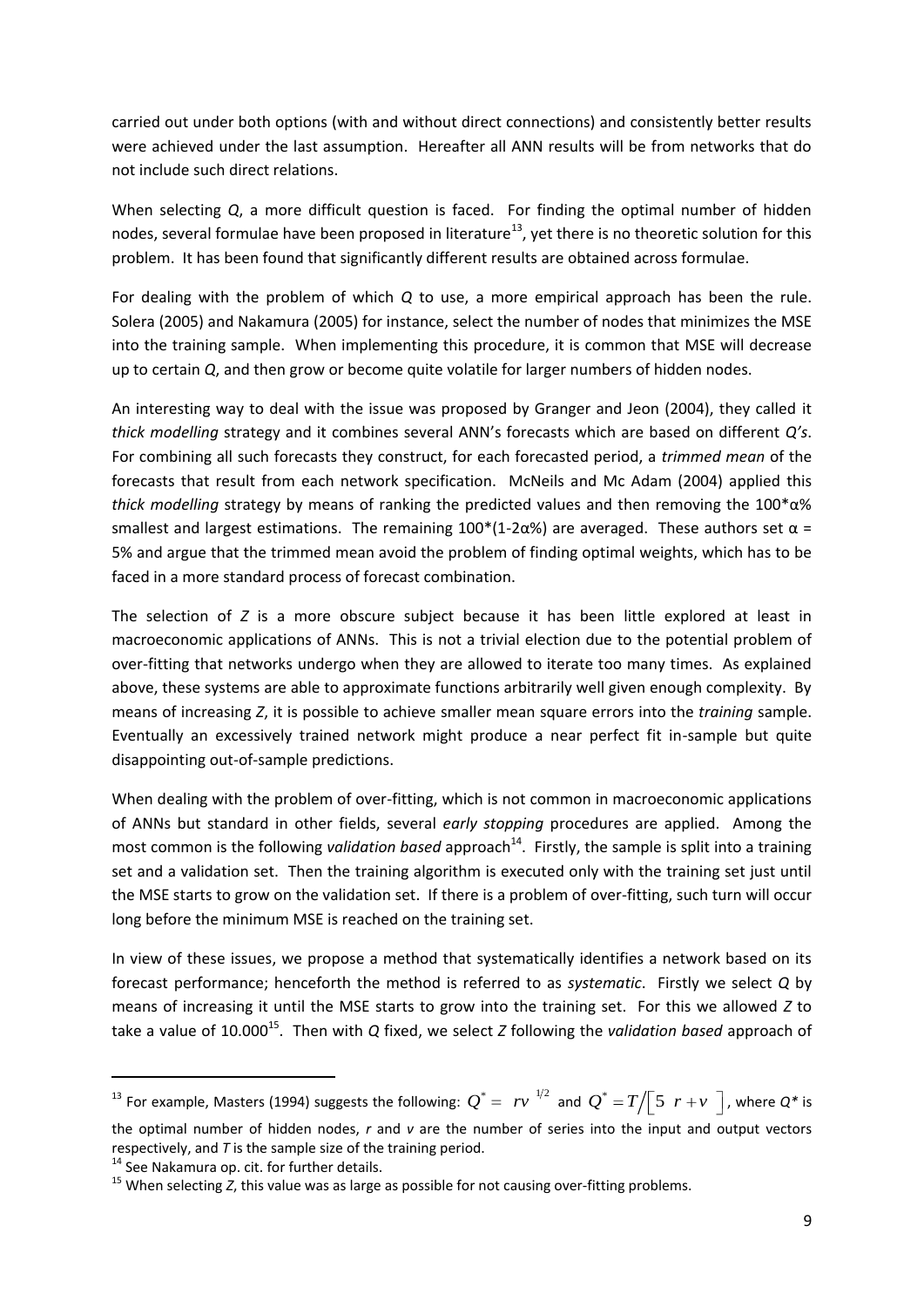Nakamura (2005). In an iterative-nested-rolling process we set an initial value of *Z*=100, train the network and produce an *h* step ahead static forecast, we roll the train-forecast process for a two years period increasing the training set one period at the time, compute the MSE statistic and then repeat the process for *Z*=200, 300, … 10.000. We run a separate program for *h*=1, 2, 4 and 8. This systematic procedure was applied to the three alternative models listed above. For each model and forecast horizon (*h*), it was then easy to identify from which level of *Z* the MSE starts to grow.

As an example for illustrating the systematic procedure, Graph 1 shows how *Q* was selected for the case of the Phillips Curve Model. In this case the RMSE decreases when the number of hidden nodes is increased, this happens up to *Q*=3, then this is the chosen number of nodes. Now, with the same Phillips Curve Model example, and after fixing *Q*=3, Graph 2 shows the selection of *Z* when *h*=4 in the rolling procedure. Notice that RMSE stop decreasing after *Z*=1200 which is then the number of training periods allowed in this specific case. Appendix B contains the entire collection of network's architectures and training periods for all the cases analyzed in the paper that were selected through this systematic approach..

Additionally, in order to contrast results of the systematic method, *thick models* combined through trimmed mean forecast were also computed for the three models and h=1,2,4,8. In this case *Q* was allowed to take values ranging from 1 up to 10 and the number of training periods (*Z*) was selected on the basis of what was found for each model-*h* case in the systematic scheme.

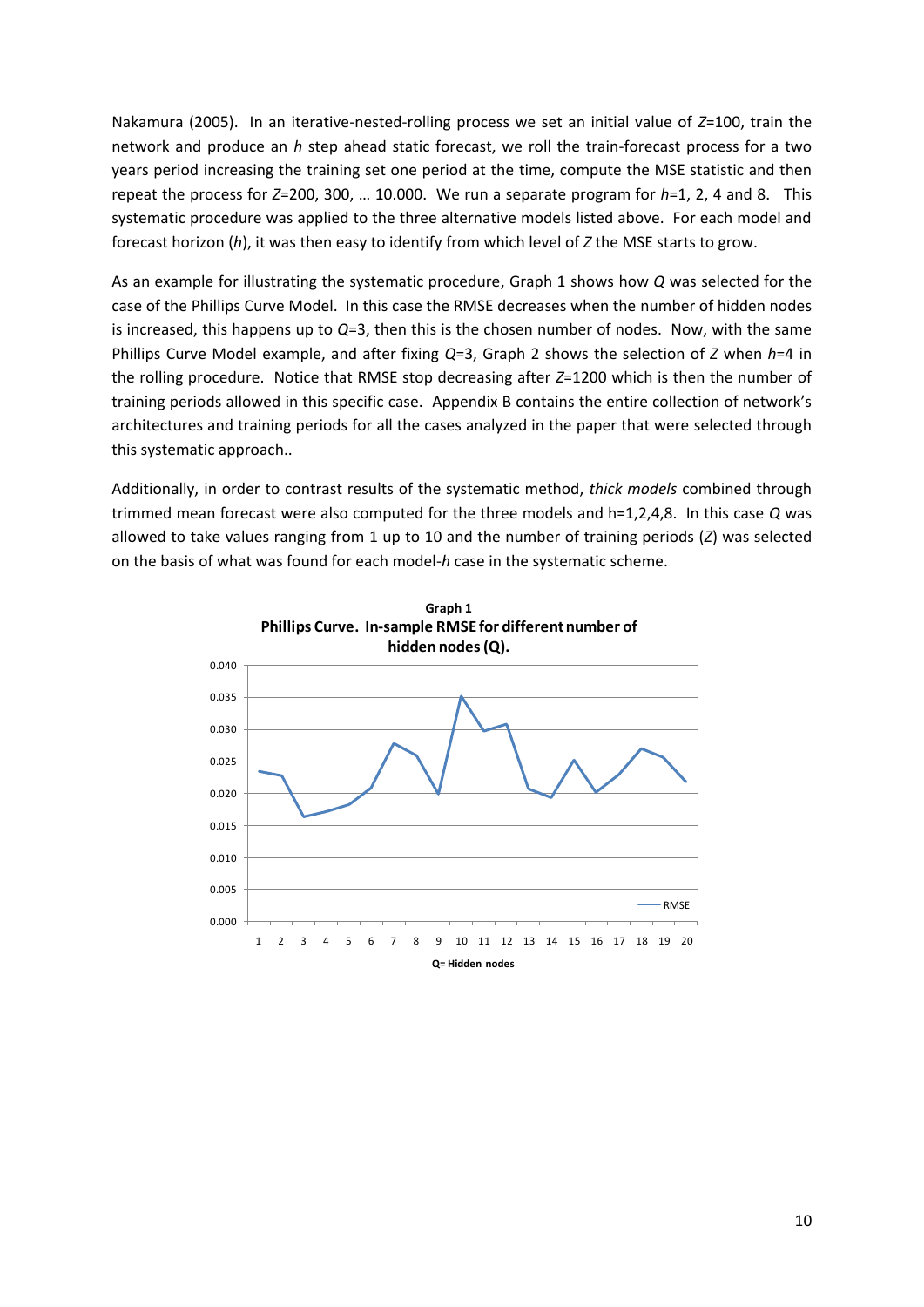

**Graph 2. Phillips Curve. Out-of-sample RMSE in rolling forecasts when h=4 for different number of** 

## **3.4 Comparing Predictive Accuracy.**

As explained above, there will be three non-nested models: Phillips Curve, Treasury Bills and Monetarist. Then for each model there will be three (four in the case of the Monetarist Model) forecasting techniques: lineal (OLS), systematic ANN and thick ANN models. And for each technique, four forecast horizons: 1,2,4 and 8 quarters ahead. In each specific case, a two-year rolling procedure is applied in order to get the RMSE statistic<sup>16</sup>, which is the measure we use to discriminate among competing forecasts.

In the case of the Monetarist Model, a fourth set of rolling forecasts were also carried out with a network chosen as in Solera (2005), that is, selecting the *Q* that minimizes in-sample forecast performance and allowing as many training periods as necessary to reach an  $R^2$  of 0.95. The idea is to determine whether there is any improvement in forecasting accuracy from applying the systematic or the thick models approach, which has not been tried before with Costa Rican data.

Firstly, the three (or four) techniques are compared into each non-nested model. This yields three *winning* techniques. After that, those winning techniques among non-nested models are compared yielding the model-technique combination that gives the best out-of sample forecast. Notice also that there are 4 of such separate competitions, one for each forecast horizon.

Here comes up the question of whether a given forecast is statistically better than another one. For answering this when dealing with the above explained forecast comparison, Diebold and Mariano (1995) and Fair and Shiller (1990) tests were used.

**<sup>.</sup>**  $16$  Notice that in all cases this will yield a series of 8 forecasted observations.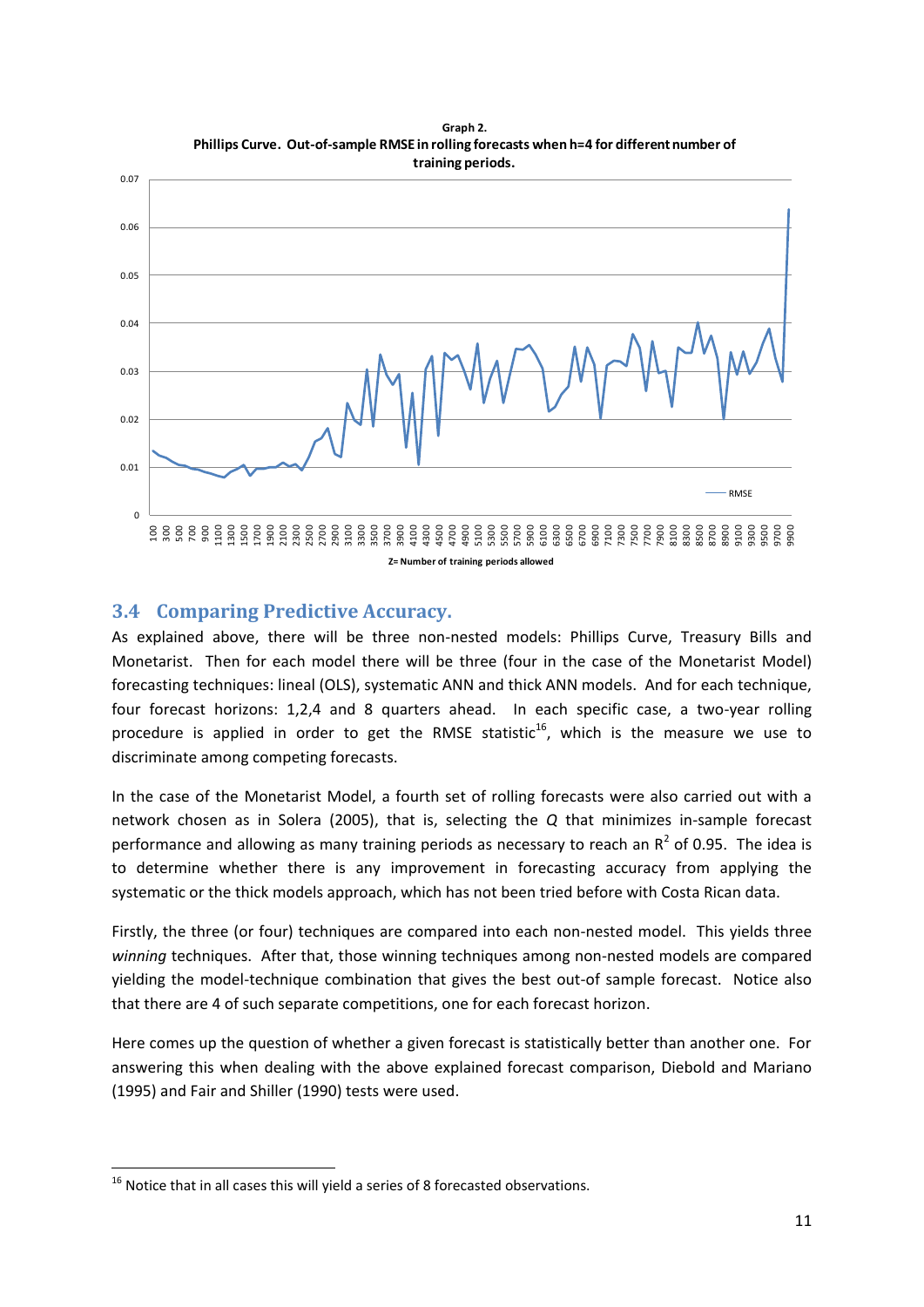The first of those tests aims to contrast the null hypothesis of equal expected forecast accuracy against the alternative of different forecasting ability across models. If  $L$   $\bullet$  is some loss function defined over the errors of prediction, then the null hypothesis of the test can be written as:

$$
H_0: D_t = E\left[L \varepsilon_t^A - L \varepsilon_t^B\right] = 0 \tag{3.5}
$$

where  $\varepsilon_i^i$ *t* corresponds to the error of model *i* when performing and h-step ahead forecast. The test also uses the autocorrelation-corrected sample mean of  $D<sub>t</sub>$  when testing (3.5). If  $m$ observations and forecasts are available, the test statistic is therefore:

$$
S = \left[\hat{V} \ \ \bar{D} \ \ \right]^{-1/2} \bar{D} \tag{3.6}
$$

Where:

 $\begin{array}{ccc} \n\begin{array}{ccc} \n1 & \hat{1} & \hat{1} & \hat{1} & \hat{1} \\
1 & \hat{1} & \hat{1} & \hat{1} & \hat{1} & \hat{1} \\
\hat{1} & \hat{1} & \hat{1} & \hat{1} & \hat{1} & \hat{1} \\
\hat{1} & \hat{1} & \hat{1} & \hat{1} & \hat{1} & \hat{1} \\
\hat{1} & \hat{1} & \hat{1} & \hat{1} & \hat{1} & \hat{1} \\
\hat{1} & \hat{1} & \hat{1} & \hat{1} & \hat{1} & \hat{1} \\$ 0 1  $\left\langle \hat{\vec{D}}\right\rangle =m^{-1}\left\vert \hat{\vec{\gamma}}_{0}+s\sum_{k}\hat{\vec{\gamma}}_{k}\right\vert ^{2},$ *k k*  $\hat{V}$   $\overline{D}$   $=$   $m^{-1}$   $\left| \hat{\varphi}_0 + s \sum_{k=1}^{h-1} \hat{\varphi}_k \right|$  , the  $\hat{\varphi}_0$  parameter is the variance of the  $D$  series and  $\hat{\varphi}_k$  is the

corresponding covariance term which is obtained with the following formula:

$$
\hat{\gamma}_k = \frac{1}{m} \sum_{t=k+1}^m D_t - \overline{D} \quad D_{t-k} - \overline{D}
$$

The authors show that under the null hypothesis of equal forecast accuracy  $S$  is asymptotically normally distributed. Then  $\,H_0^{}$  is rejected at 5% if  $\left| S \right| \!> \!1.96$  .

On the other hand, the Fair and Shiller (1990) test is based on the argument that the information contained in one model's forecast compared to that in another can be discerned by means of a regression of actual values on predicted values from the two models. Such a test has two main advantages over the standard procedure of computing RMSEs when comparing alternative forecasts. Firstly, when the RMSEs of the two models are quite close, little can be concluded about the relative advantages of one model over the other. Secondly, it is possible that even when the RMSE of one model is significantly smaller, the other may contain information not included in the first one. The simple comparison of RMSE cannot test for this.

The procedure is as simple as follows. If  ${}^{t}_{t-h}\!\hat{Y}^A_t$  is model's A forecast of  $Y_t$  made with information up to *t-h and*  ${}_{t-h} \hat{Y}_t^B$  is the same forecast but coming from model *B*. Then the next regression is run:<br>  $Y_t - Y_{t-h} = \alpha_0 + \alpha_{A} \frac{1}{t-h} \hat{Y}_t^A - Y_{t-h} + \alpha_{B} \frac{1}{t-h} \hat{Y}_t^B - Y_{t-h} + \varepsilon_{t+h}$  (3)

$$
Y_{t} - Y_{t-h} = \alpha_{0} + \alpha_{A_{t-h}} \hat{Y}_{t}^{A} - Y_{t-h} + \alpha_{B_{t-h}} \hat{Y}_{t}^{B} - Y_{t-h} + \varepsilon_{t+h}
$$
\n(3.7)

Now, if none of the two models contains useful information for *h-*periods-ahead forecast, then we will not reject separately neither  $H_0$  :  $\alpha_{\scriptscriptstyle A}$  =  $0$  nor  $H_0$  :  $\alpha_{\scriptscriptstyle B}$  =  $0$  . If both models have independent information for the forecast, then those last null hypotheses will be separately rejected. These two cases do not allow discriminating among the models. On the other hand, if for instance  $\alpha_A$  is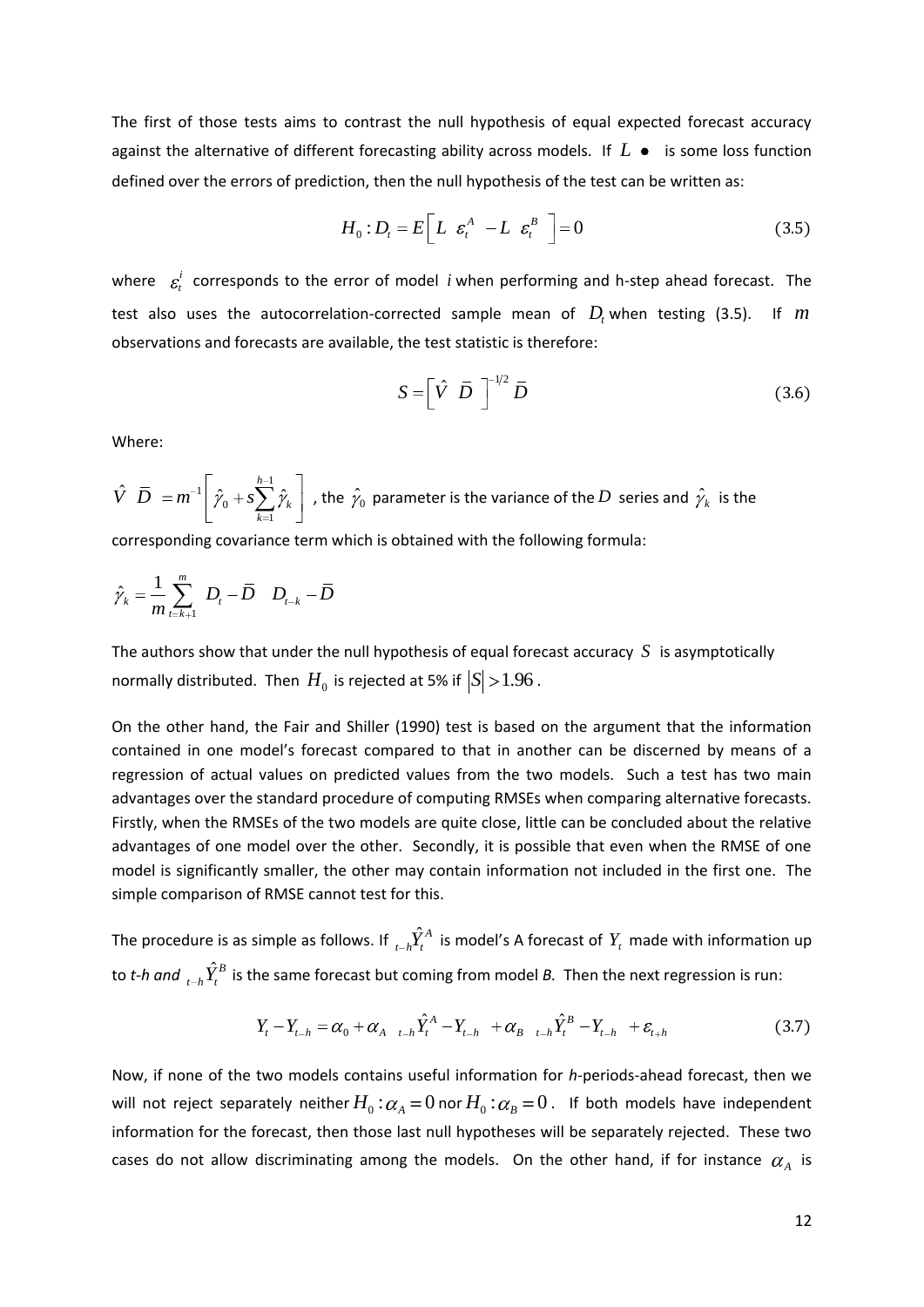nonzero, then model *A* contains further information than model *B* and it should be considered as a better forecaster.

#### **4 Results.**

For exposing our main results, first we will go across the three models exposed in section 3.2 showing forecast statistics for each of the techniques. That is, nested model comparison is shown first. Then non-nested comparison is carried out by showing forecast statistics of the best technique of each model. Diebold-Mariano and Fair-Shiller are shown in order to test consistency across specifications.

#### **4.1 Phillips Curve Model.**

Chart 1 compares forecast performance when Phillips Curve set of information is provided in the training (estimation) sample. Notice that for all horizons the smaller RMSE is reached by means of the systematic ANN technique. Yet, according with Diebold-Marino test, the difference is statistically significant only when compared with the thick model forecast. When forecast horizon is one quarter, the three techniques are equally effective.

| Chart 1                                                               |           |            |            |            |  |  |  |
|-----------------------------------------------------------------------|-----------|------------|------------|------------|--|--|--|
| Phillips Curve Model. RMSE in Rolling Forecast for Different Horizons |           |            |            |            |  |  |  |
|                                                                       | 1 quarter | 2 quarters | 4 quarters | 8 quarters |  |  |  |
| ANN (systematic)                                                      | 0.00863   | $0.00728*$ | $0.00835*$ | $0.00761*$ |  |  |  |
| ANN (thick model)                                                     | 0.01010   | 0.01055    | 0.01053    | 0.01042    |  |  |  |
| <b>OLS</b>                                                            | 0.00892   | 0.00904    | 0.00919    | 0.00966    |  |  |  |

\* Differs from Thick model, \*\* differs from OLS, \*\*\* differs from both techniques. (5% Diebold-Mariano)

Results from Fair and Shiller test is shown in Chart 2 which contains p-values of the corresponding parameters from a regression like (3.7). In this case  $Y_t$  is actual inflation rate,  ${}_{t-h}\hat{Y}^A_t$  is the series of rolling forecast from the systematic technique, and  ${}_{t-h}\hat{Y}^B_t$  is, alternatively, the rolling forecast from the thick model or the OLS method. Notice that, since the smaller RMSE statistic was obtained with the systematically selected ANN, it is being used as benchmark in the comparison. Henceforth, all Fair and Shiller charts of results will follow the same format, in all of them the t-statistic from the systematic coefficient will be shown as benchmark.

Chart 2 Phillips Curve. Fair and Shiller P-values for Different Methodologies and Forecast Horizons

| <u>and T OLC Cast TIOTIZOIIS</u> |                                                     |           |        |          |  |  |  |
|----------------------------------|-----------------------------------------------------|-----------|--------|----------|--|--|--|
|                                  | 2 quarters<br>8 quarters<br>4 quarters<br>1 quarter |           |        |          |  |  |  |
| Systematic                       | 0.3770                                              | $0.095*$  | 0.2360 | 0.1120   |  |  |  |
| Thick model                      | 0.9920                                              | 0.9990    | 0.9346 | 0.7030   |  |  |  |
| Systematic                       | 0.5240                                              | $0.0711*$ | 0.1771 | $0.023*$ |  |  |  |
| OLS                              | 0.8000                                              | 0.6911    | 0.9895 | 0.6430   |  |  |  |

\* Indicates a superior forecast performance (10%)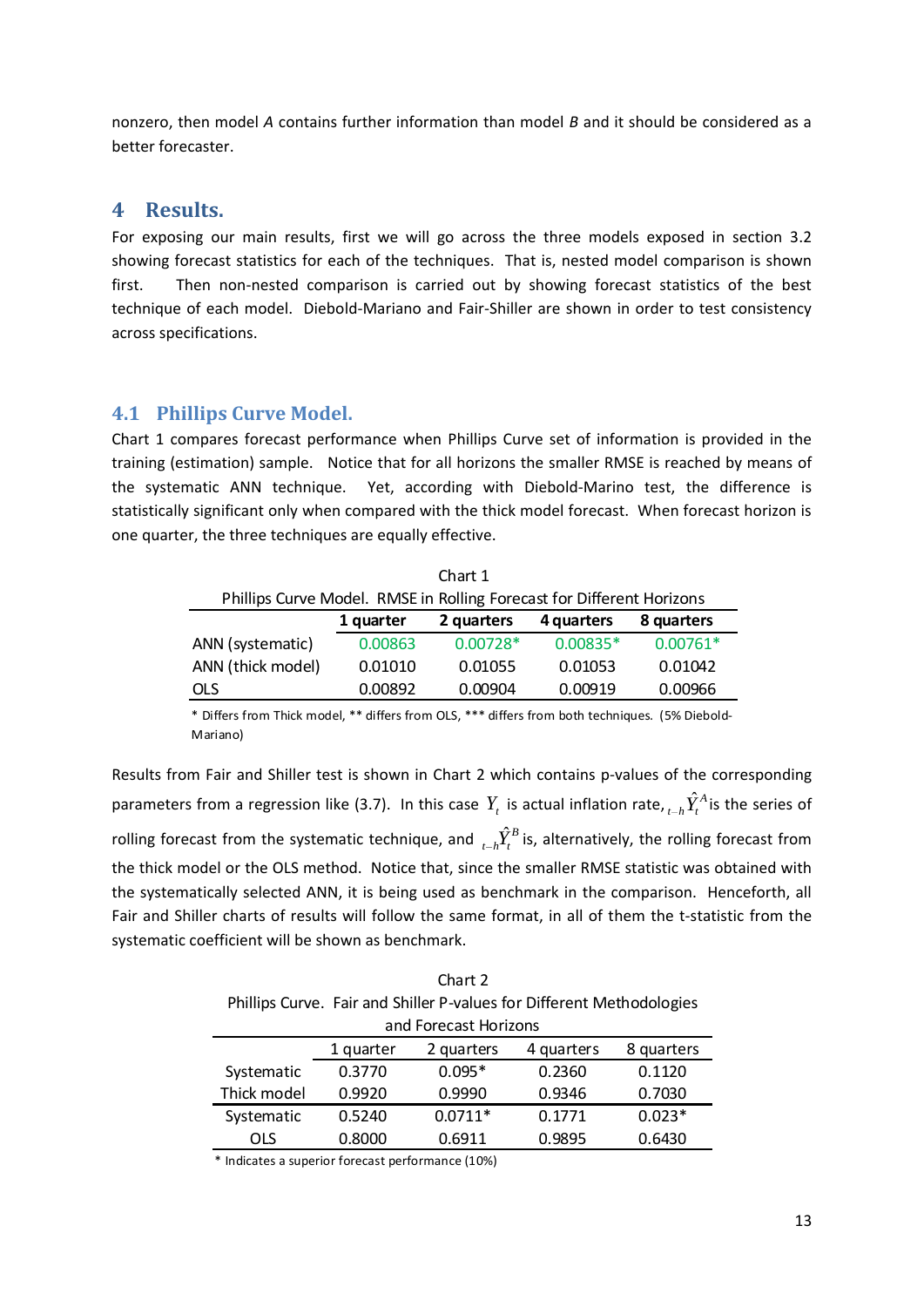From Chart 2 it is possible to confirm that when the horizon is two quarters the systematically chosen ANN outperforms the thick modeled ANN. For all other horizons it is not possible to discriminate among those methods. Additionally, by means of this test, it is also possible to distinguish between Systematic ANN forecasts and OLS's at least for horizons of two and eight quarters, in both cases the first technique performed better in the rolling exercise.

In a nutshell, there is evidence suggesting that in the case of the Phillips Curve, systematically chosen ANN improve out-of-sample forecasts over thick and OLS's when the forecast horizon are two and eight quarters. Systematic ANN is also a better forecaster than OLS when *h* is two quarters or longer.

#### **4.2 Treasury Bills Model.**

What is shown in Chart 3 is equivalent to Chart 1 but it uses Treasury Bills Model and its set of information for generating forecasts. Again the smaller RMSE are achieved in the case of the systematic ANN method in all four horizons. In this case though, according to Diebold-Mariano test RMSE significantly differ only with respect to OLS technique when the forecast horizon is one year. In all other cases it is not possible to reject the null of an equal RMSE statistic.

| Chart 3                                                               |             |                                        |             |         |  |  |  |
|-----------------------------------------------------------------------|-------------|----------------------------------------|-------------|---------|--|--|--|
| Treasury Bills Model. RMSE in Rolling Forecast for Different Horizons |             |                                        |             |         |  |  |  |
|                                                                       | 1 trimestre | 2 trimestres 4 trimestres 8 trimestres |             |         |  |  |  |
| ANN (systematic)                                                      | 0.01113     | 0.01423                                | $0.01280**$ | 0.01357 |  |  |  |
| ANN (thick model)                                                     | 0.01247     | 0.01399                                | 0.01314     | 0.01400 |  |  |  |
| 0.01378<br>0.01430<br>0.01396<br>0.01455<br><b>OLS</b>                |             |                                        |             |         |  |  |  |

\* Differs from Thick model, \*\* differs from OLS, \*\*\* differs from both techniques. (5% Diebold-Mariano)

When the other contrast is applied, there is not too much coincidence among results. Chart 4 includes P-values from applying Fair-Shiller test. Those results show that the systematic technique outperforms thick and OLS approaches only when the forecast horizon is one quarter.

| Chart 4                                                       |           |                                     |        |        |  |  |
|---------------------------------------------------------------|-----------|-------------------------------------|--------|--------|--|--|
| Treasury Bills Model. Fair and Shiller P-values for Different |           |                                     |        |        |  |  |
|                                                               |           | Methodologies and Forecast Horizons |        |        |  |  |
| 8 quarters<br>2 quarters<br>4 quarters<br>1 quarter           |           |                                     |        |        |  |  |
| Systematic                                                    | $0.0058*$ | 0.5559                              | 0.9222 | 0.4481 |  |  |
| Thick model                                                   | 0.1116    | 0.0062                              | 0.0000 | 0.0427 |  |  |
| Systematic                                                    | $0.0539*$ | 0.1574                              | 0.0656 | 0.1774 |  |  |
| OLS                                                           | 0.3575    | 0.1018                              | 0.0139 | 0.0235 |  |  |

\* Indicates a superior forecast performance (10%)

The case of Treasury Bills Models can be summarized by saying that there is evidence supporting the hypothesis that the systematic method is a better forecaster than the thick model and the OLS only when the horizon is one quarter. Additionally, when one year ahead forecast is made, OLS is outperformed by the systematic method.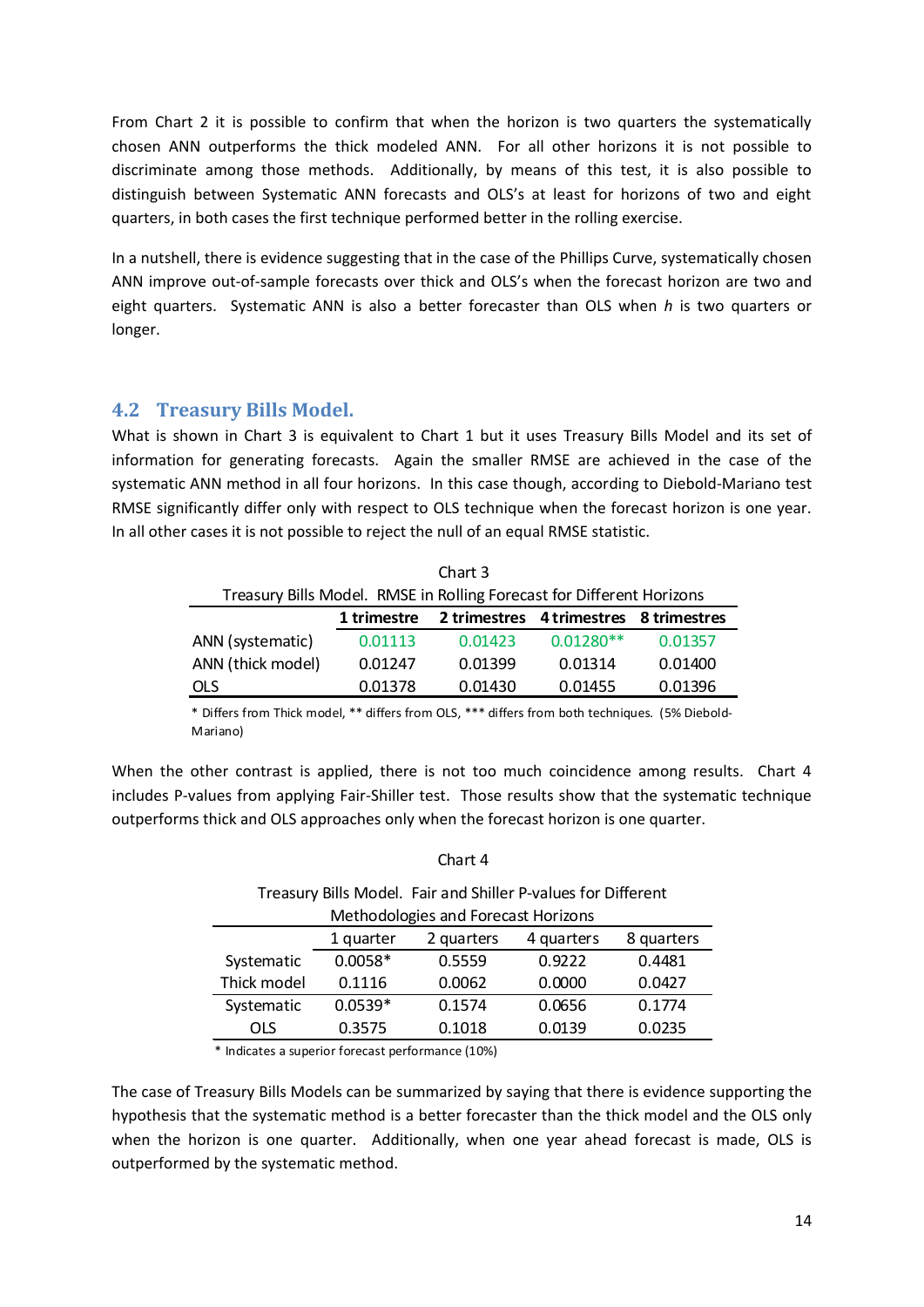#### **4.3 Monetarist Model.**

When the monetarist model is used the smaller RMSE for all horizons is still reached by means of using the systematic approach. This is exposed in Chart 5 which also shows that such technique achieves a statistically significant difference in all horizons when compared with the Solera op. cit. method. When horizons are less than 8 quarters, Diebold-Mariano test indicates that systematic RMSE statistic significantly outperformed also OLS. In this case, the thick models technique gets no different measure of out-of-sample forecast performance.

| Chart 5                                                           |             |             |             |            |  |  |  |
|-------------------------------------------------------------------|-------------|-------------|-------------|------------|--|--|--|
| Monetarist Model. RMSE in Rolling Forecast for Different Horizons |             |             |             |            |  |  |  |
| 2 trimestres 4 trimestres<br>1 trimestre<br>8 trimestres          |             |             |             |            |  |  |  |
| ANN (systematic)                                                  | $0.01154**$ | $0.01112**$ | $0.01107**$ | $0.01039*$ |  |  |  |
| ANN (thick model)                                                 | 0.01245     | 0.01258     | 0.01351     | 0.01270    |  |  |  |
| ANN (Solera 2005)                                                 | 0.02012     | 0.01828     | 0.01777     | 0.02135    |  |  |  |
| OLS                                                               | 0.01317     | 0.01311     | 0.01287     | 0.01287    |  |  |  |

\* Differs from Solera, \*\* differs from OLS and Solera, \*\*\* differs from Thick and Solera,

\*\*\*\*differs from all techniques (5% Diebold-Mariano)

If we turn to what can be said from the Fair-Shiller test, Chart 6 shows that when the forecast horizon is two quarters or longer, the systematic approach outperformed Solera's method, this is consistent with chart 5. Forecast from the Systematic technique can also be distinguished as superior to OLS's when *h* is two or eight quarters. Finally, Fair-Shiller test cannot discriminate between Systematic and Thick modeled ANNs for neither horizon.

| Chart 6     |                                                     |                                                           |          |           |  |  |
|-------------|-----------------------------------------------------|-----------------------------------------------------------|----------|-----------|--|--|
|             |                                                     | Monetarist Model. Fair and Shiller P-values for Different |          |           |  |  |
|             |                                                     | Methodologies and Forecast Horizons                       |          |           |  |  |
|             | 2 quarters<br>4 quarters<br>8 quarters<br>1 quarter |                                                           |          |           |  |  |
| Systematic  | 0.0264                                              | 0.8698                                                    | 0.5914   | 0.1544    |  |  |
| Thick model | 0.5232<br>0.0259<br>0.9408<br>0.2481                |                                                           |          |           |  |  |
| Systematic  | 0.1402                                              | $0.000*$                                                  | $0.000*$ | $0.000*$  |  |  |
| Solera      | 0.6821                                              | 0.9075                                                    | 0.5299   | 0.1785    |  |  |
| Systematic  | 0.2525                                              | $0.006*$                                                  | 0.1313   | $0.0341*$ |  |  |
| <b>OLS</b>  | 0.5955                                              | 0.1623                                                    | 0.7765   | 0.4935    |  |  |

\* Indicates a superior forecast performance (10%)

In order to summarize the case of the Monetarist Model it is only necessary to say that the systematic approach outperforms Solera and OLS method and does not statistically differ from the Thick model technique.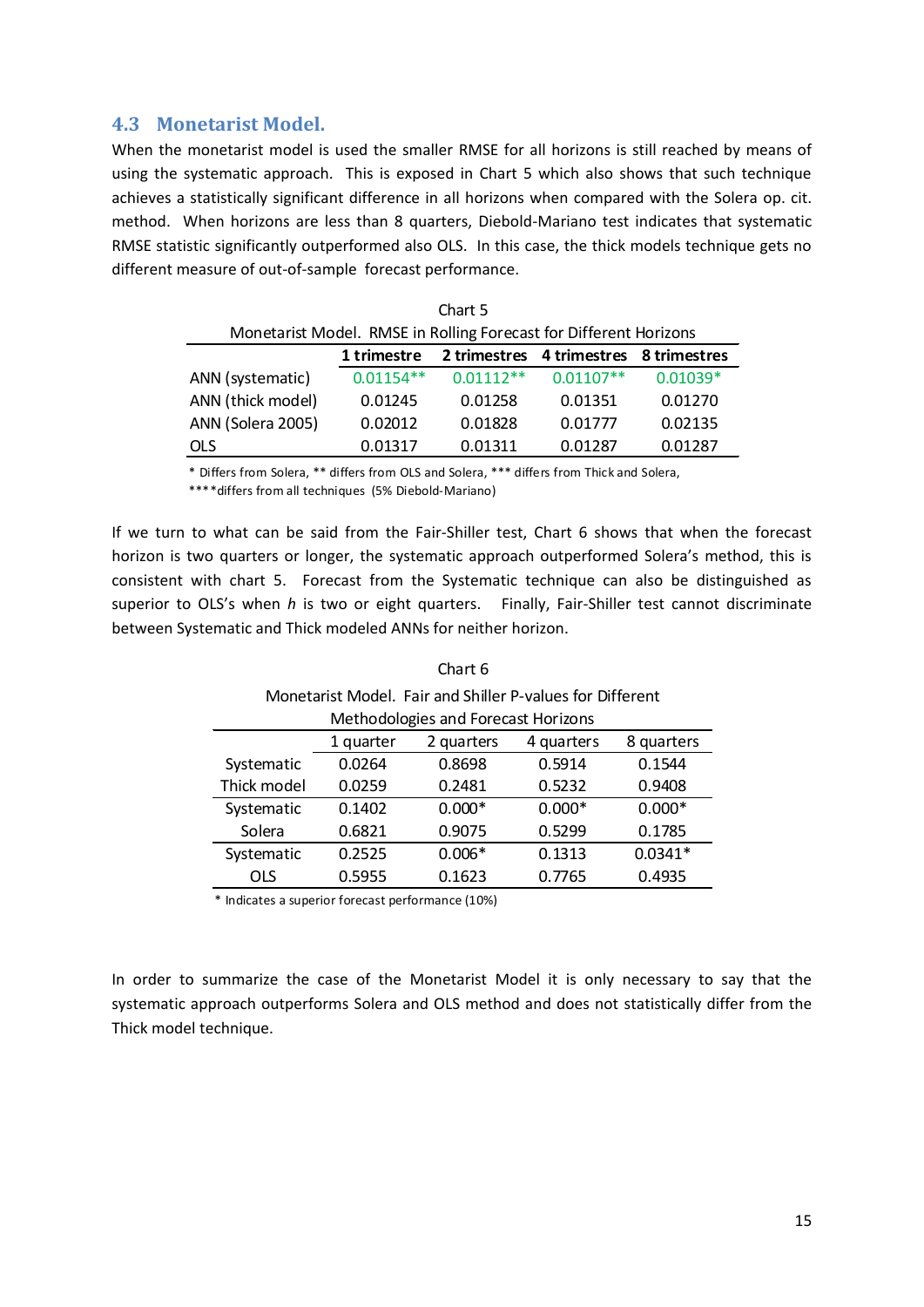### **4.4 Non-Nested Model Comparison.**

From the above analysis, it is possible to conclude that, although not statistically different in all cases, at least in terms of absolute RMSE value the systematic ANN forecast shows higher accuracy in out-of-sample forecast. This is valid not only across models, but also for all horizons. Then by selecting this technique and comparing its forecast accuracy among non-nested models, it will be possible to determine which set of information, Phillips Curve, Treasury Bills or Monetarist, generates better results.

For those three sets of information, Chart 7 contains RMSE statistics from the same 8-step rolling exercise. The shorter indicator is achieved by the Phillips Curve in all four horizons. According with the Diebold-Mariano contrast, the difference is statistically significative when compared with the Treasury Bills method across all horizons. When the forecast is for shorter periods ahead, such difference becomes also meaningful when compared with what the Monetarist Model produces.

| Chart 7                                                                 |             |             |            |            |  |  |
|-------------------------------------------------------------------------|-------------|-------------|------------|------------|--|--|
| Non-Nested Models. RMSE in Rolling Forecasts for Different Horizons     |             |             |            |            |  |  |
|                                                                         | 1 quarter   | 2 quarters  | 4 quarters | 8 quarters |  |  |
| Phillips Curve (Systematic ANN)                                         | $0.00863**$ | $0.00728**$ | $0.00835*$ | $0.00761*$ |  |  |
| Treasury Bills (Systematic ANN)                                         | 0.01113     | 0.01423     | 0.01280    | 0.01357    |  |  |
| Monetarist (systematic ANN)<br>0.01039<br>0.01154<br>0.01112<br>0.01107 |             |             |            |            |  |  |

\* Differs from Tresury Bills, \*\* differs from Treasury Bills and monetarist. (5% Diebold-Mariano)

When Fair-Shiller test is applied both the Phillips Curve and the Treasury Bills Model ANN's forecasts contain useful and independent information for all but the two quarters horizon, this means that it is not possible to identify one of the models as a superior forecaster than the other except when we consider a half-year ahead forecasts. On the other hand, the Phillips Curve set of information outperforms Monetarist's for horizons of two and four quarters, otherwise it is not possible to discriminate between them by means of this test. All this is shown in Chart 8.

| Chart 8                                                              |          |                                               |        |        |  |  |
|----------------------------------------------------------------------|----------|-----------------------------------------------|--------|--------|--|--|
|                                                                      |          | Non Nested Models. Fair and Shiller P-values. |        |        |  |  |
| 2 quarters<br>8 quarters<br>4 quarters<br>1 quarter                  |          |                                               |        |        |  |  |
| Phillips Curve (Syst. ANN)                                           | 0.0000   | $0.000*$                                      | 0.0000 | 0.0000 |  |  |
| Treasury Bills (Syst. ANN)                                           | 0.0049   | 0.8836                                        | 0.0000 | 0.0487 |  |  |
| Phillips Curve (Syst. ANN)                                           | $0.000*$ | $0.000*$                                      | 0.0000 | 0.0000 |  |  |
| Monetarist Model (Syst. ANN)<br>0.2444<br>0.1152<br>0.0000<br>0.0116 |          |                                               |        |        |  |  |

\* Indicates a superior forecast performance (10%)

In order to summarize the non-nested model comparison we can say that, either from Diebold-Mariano or Fair-Shiller test, for all horizons there is evidence of a better out-of-sample forecast accuracy of the Phillips Curve set of information over the Treasury Bills one. When shorter horizons are considered, there is also evidence that support Phillips Curve superiority over Monetarist Model. When we are interested in one year ahead or longer forecasts, the Phillips Curve and Monetarist Model are statistically alike.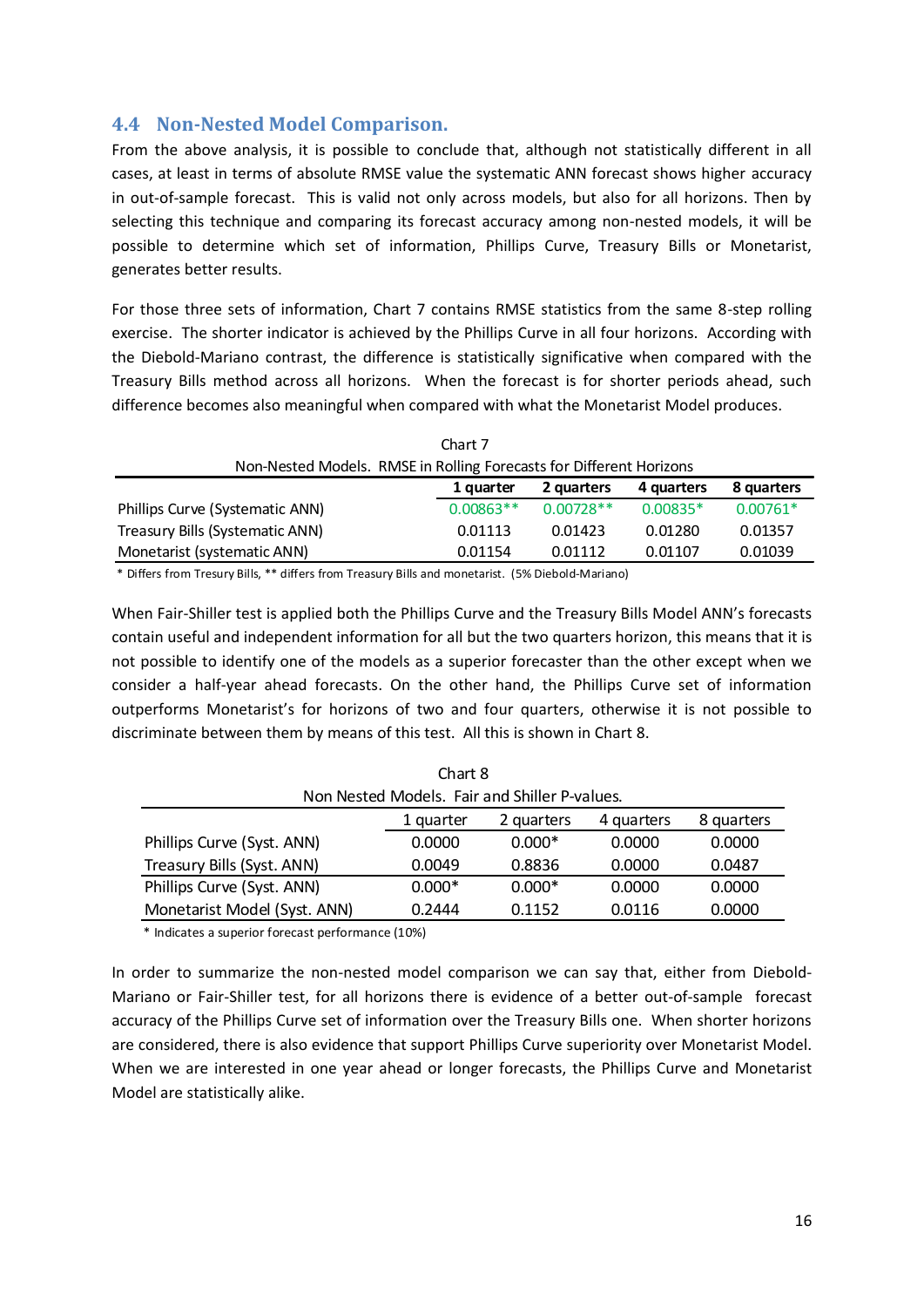## **5 Conclusions**

Since main objective of this paper is examining whether to allow nonlinearities in some economic models of inflation estimated with Costa Rican data yields any improvement in forecast performance, conclusions will firstly cover such issue. It was found that ANN selected following systematic approach reduces RMSE of out-of-sample forecasts when compared with OLS method applied over the same set of information. Such reduction is statistically meaningful for two out of four horizons in the case of Phillips Curve and Treasury Bills Models and for all horizons in the case of the Monetarist Model. The conclusion supports the existence of relations among variables that are not fully captured by standard lineal econometric methods due to the nonlinear nature of some of them.

When comparing among techniques for selecting the best ANN forecast, the systematic approach achieved smaller RMSE statistics than the Thick models method, yet such difference is statistically important basically in the case of the Phillips Curve Model. Based on this, and considering that the Thick model technique requires specifying several factors in an *ad-hoc* manner (for instance: how many different architectures will be averaged, how many forecast will be excluded from the trimmed average, etc), the author would rather recommend the systematic approach over the Thick models technique.

When choosing among different architectures for ANNs, a systematic approach that controls not only for in sample fit of different number of hidden nodes but also for the number of training periods yields a significant improvement in forecasting accuracy. This comes from comparing in the case of the Monetarist Model, the performance of what we have called Solera's ANN with the systematic technique. In all horizons there is a statistically meaningful difference between those methods. In other words, it is worth controlling for over-fitting.

It was mentioned at the beginning of the paper that it is common for Phillips Curve relationships not to offer quite as good forecasts of inflation as some other non-structural specification when Costa Rican data are used. It was shown in the paper that this changes when nonlinear relations between variables are allowed. Phillips Curve processed by means of systematic ANN outperformed the Monetarist and Treasury Bills sets of information and the difference is statistically important when short run forecast horizons are considered.

Results from this paper suggest that systematic ANN's forecast of inflation may be used confidently for instance in early stages of the macroeconomic simulation exercises as a base scenario to feed into the Quarterly Projection Macroeconomic Model. Additionally, short run quarterly forecasts of inflation can also be obtained through systematic ANN Phillips Curve estimation, such forecasts significantly improve upon what can be obtained from other models or methodologies analyzed in this paper.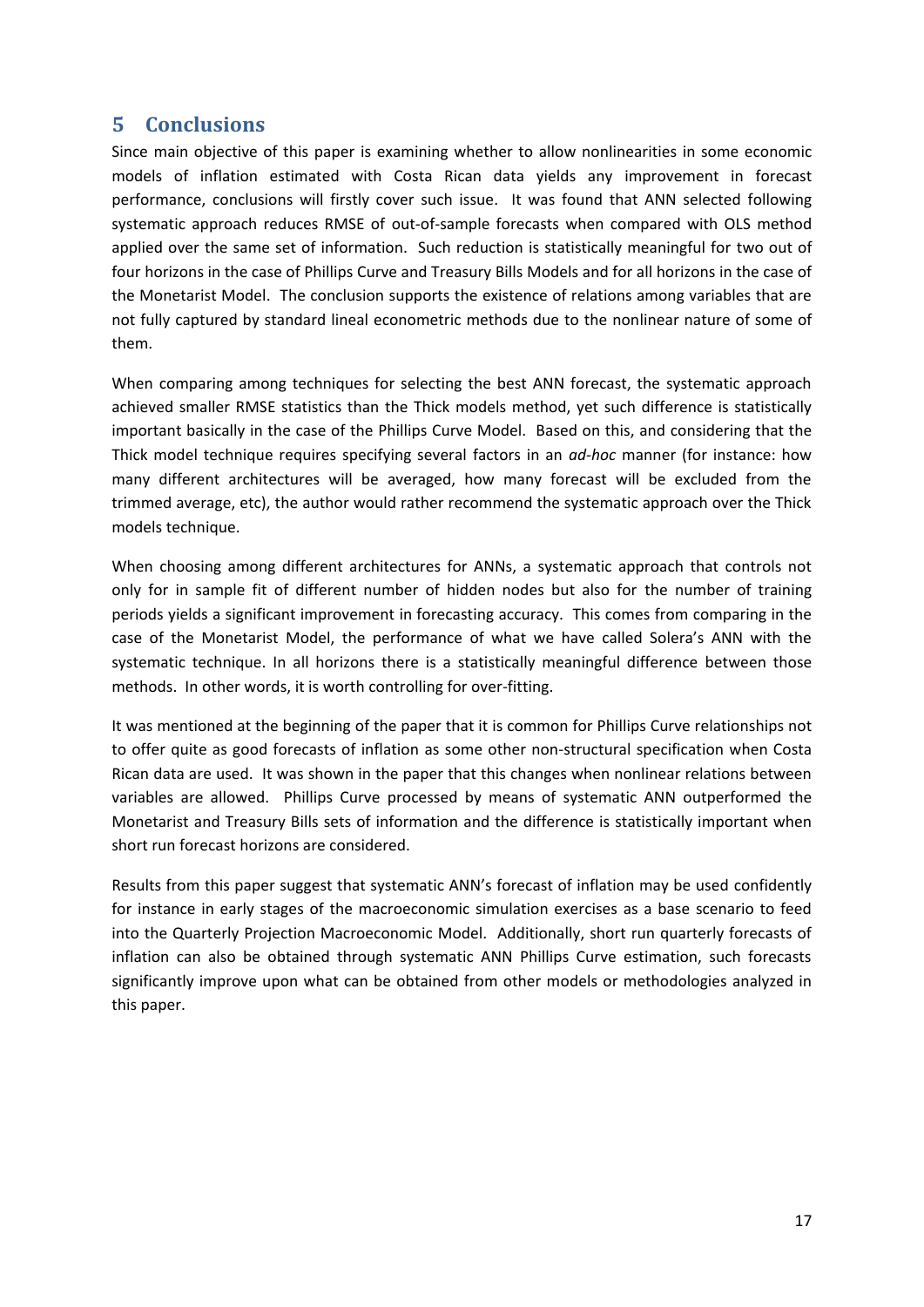## **6 Bibliographical References.**

- Chen, Xiaohong; J. Racine and N. Swanson (2001). *Semiparametric ARX Neural Network Models with an Application to Forecast Inflation.* IEEE Transactions on Neural Networks, 12, 674-83.
- Dielbod, F and R. Mariano (1995). *Comparing Predictive Accuracy.* Journal of Business and Economic Statistics, 3, 253-63
- Durán, R. and M. Rojas (2007). *Validación del modelo de títulos fiscales para el pronóstico de la inflación.* Informe técnico DIE-42-2007-IT. Banco Central de Costa Rica.
- Fair, R. and R.J. Shiller (1990). *Comparing Information in Forecasts from Econometric Models*. American Economic Review, 80, 375-389.
- Fernández-Rodríguez, F.; C. González-Martel and S. Sosvilla-Rivero (2000). *Neural Networks for Macroeconomic Forecasting: A Complementary Approach to Linear Regression Models.* Finance Canada Working Paper 2000-07
- Granger, C. and Y. Jeon (2004). *Thick Modelling*. Economic Modelling, 21, 2, 323-43.
- Hornik, K.; M. Stinchcombe and H. White (1989). *Multilayer Feedforward Networks are Universal Approximators.* Neural Networks, 2, 359-366.
- McNeils, P. and P. Mc Adam (2004). *Forecasting Inflation with Thick Models and Neural Networks.*  Working Paper Series No. 352. European Central Bank.

Masters, t. (1994). *Signal and Image Processing with Neural Networks.* John Wiley & Sons Inc.

Mora, C. and A. Rodríguez (2009). *Combinación de proyecciones de inflación: Nuevas metodologías.* Banco Central de Costa Rica. Documento de Investigación DEC-DIE-10-2009-DI.

Nakamura, E. (2005). *Inflation Forecasting using a Neural Network.* Economic Letters, 86, 3, 373-78.

Refenes, A. and H. White (1998). *Neural Netwoks and Financial Economics.* International Journal of Forecasting, 6 (17).

- Saborío G. and A. Solera (2004). *Incorporación del modelo de saldos de títulos de propiedad del Gobierno Central en la combinación de proyecciones de inflación.* Nota Técnica DIE-DCS-01-2004- NT. Banco Central de Costa Rica.
- Solera, A. (2005). *Pronóstico de inflación en Costa Rica: Una estimación con redes neuronales artificiales.* Documento de investigación DCS-155-2005. Banco Central de Costa Rica.
- Stock, J. and M. Watson (1998). *A Comparison of Linear and Nonlinear Univariate Models for Forecasting Macroeconomic Time Series.* NBER Working Paper 6607

Stock, J. and M. Watson (1999). *Forecasting Inflation.* Journal of Monetary Economics, 44, 293-335.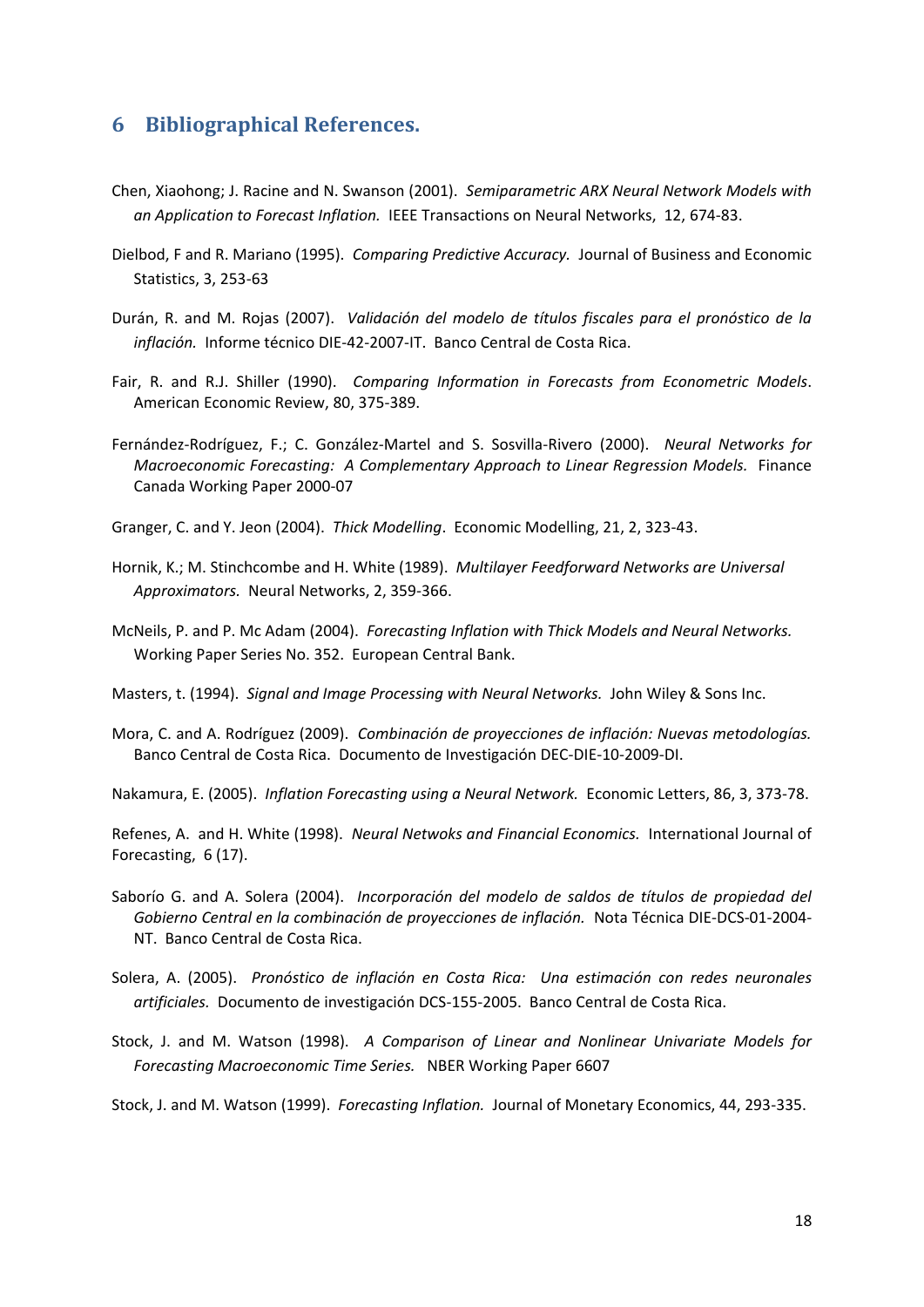## **7 Appendixes**

## **Appendix A.**

## **Linear Models Adjustments and Test Specification Diagnosis**

**Phillips Curve.**

Estimated equation:  $\hat{\pi}_t = 1.006386 E \pi_{t+4} + 0.496096 Y_{t-6}^b$ 



#### **Normality Test**

| Breusch-Godfrey Serial Correlation LM Test: |  |  |
|---------------------------------------------|--|--|
|---------------------------------------------|--|--|

| F-statistic   | $0.688531$ Prob. $F(2,42)$     | 0.5079 |
|---------------|--------------------------------|--------|
| Obs*R-squared | $1.337765$ Prob. Chi-Square(2) | 0.5123 |

#### **Heteroskedasticity Test: White**

| F-statistic         | 0.950438 | Prob. $F(2,43)$     | 0.4248 |
|---------------------|----------|---------------------|--------|
| Obs*R-squared       | 2.922748 | Prob. Chi-Square(3) | 0.4037 |
| Scaled explained SS | 2.609530 | Prob. Chi-Square(3) | 0.4558 |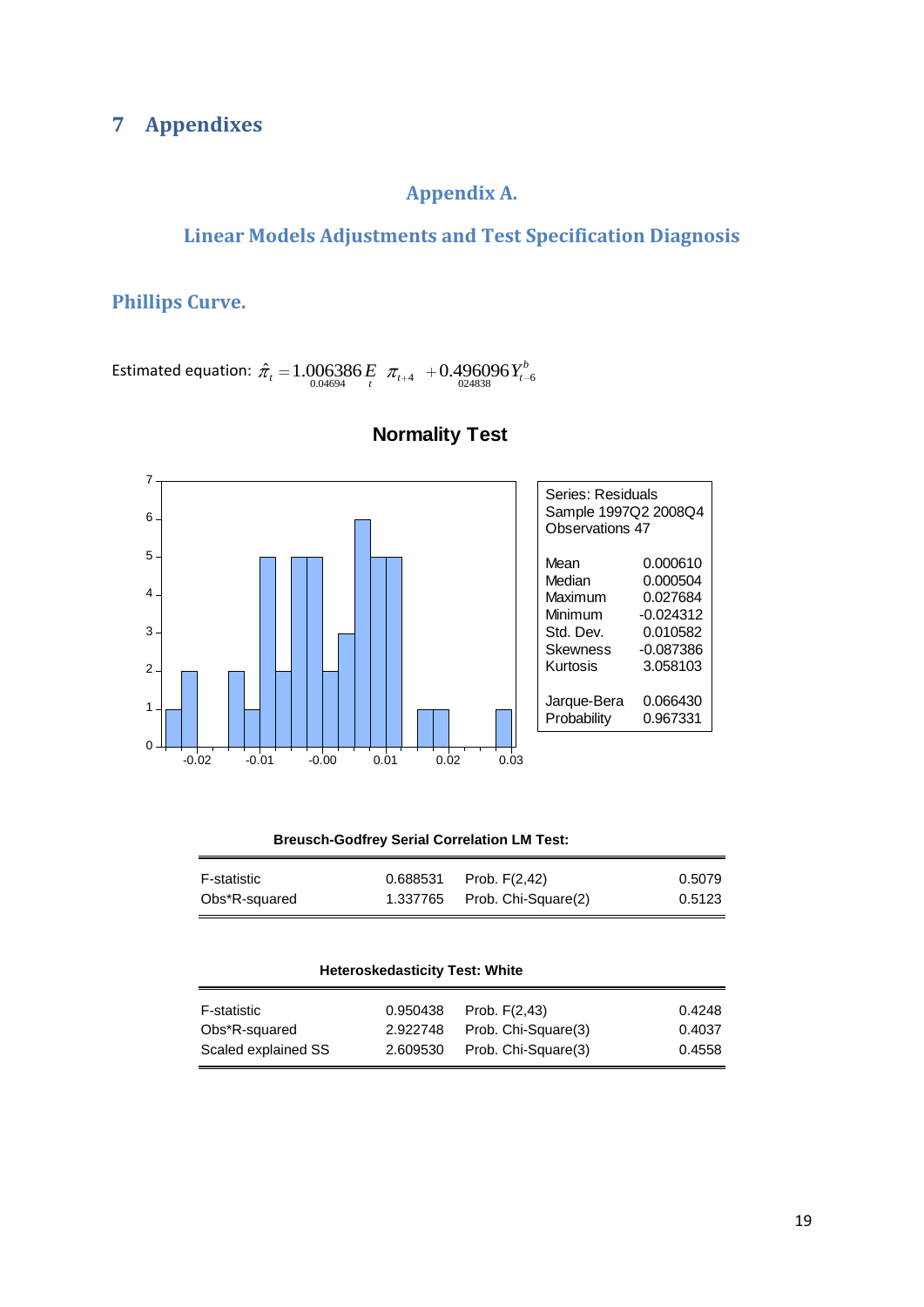## **Treasury Bills.**

Estimated equation:  $\hat{\pi}_t = 0.029622 + 0.766945 \, \pi_{t-1} - 0.02766 \, F_{t-1}$ 



**Normality Test**

| <b>Breusch-Godfrey Serial Correlation LM Test:</b> |  |  |  |
|----------------------------------------------------|--|--|--|
|----------------------------------------------------|--|--|--|

| F-statistic   | 1.450597 Prob. F(2,41)       | 0.2462 |
|---------------|------------------------------|--------|
| Obs*R-squared | 3.039892 Prob. Chi-Square(2) | 0.2187 |

| <b>Heteroskedasticity Test: White</b> |          |                     |        |
|---------------------------------------|----------|---------------------|--------|
| <b>F-statistic</b>                    | 1.063498 | Prob. $F(5,40)$     | 0.3949 |
| Obs*R-squared                         | 5.397574 | Prob. Chi-Square(5) | 0.3693 |
| Scaled explained SS                   | 4.564853 | Prob. Chi-Square(5) | 0.4713 |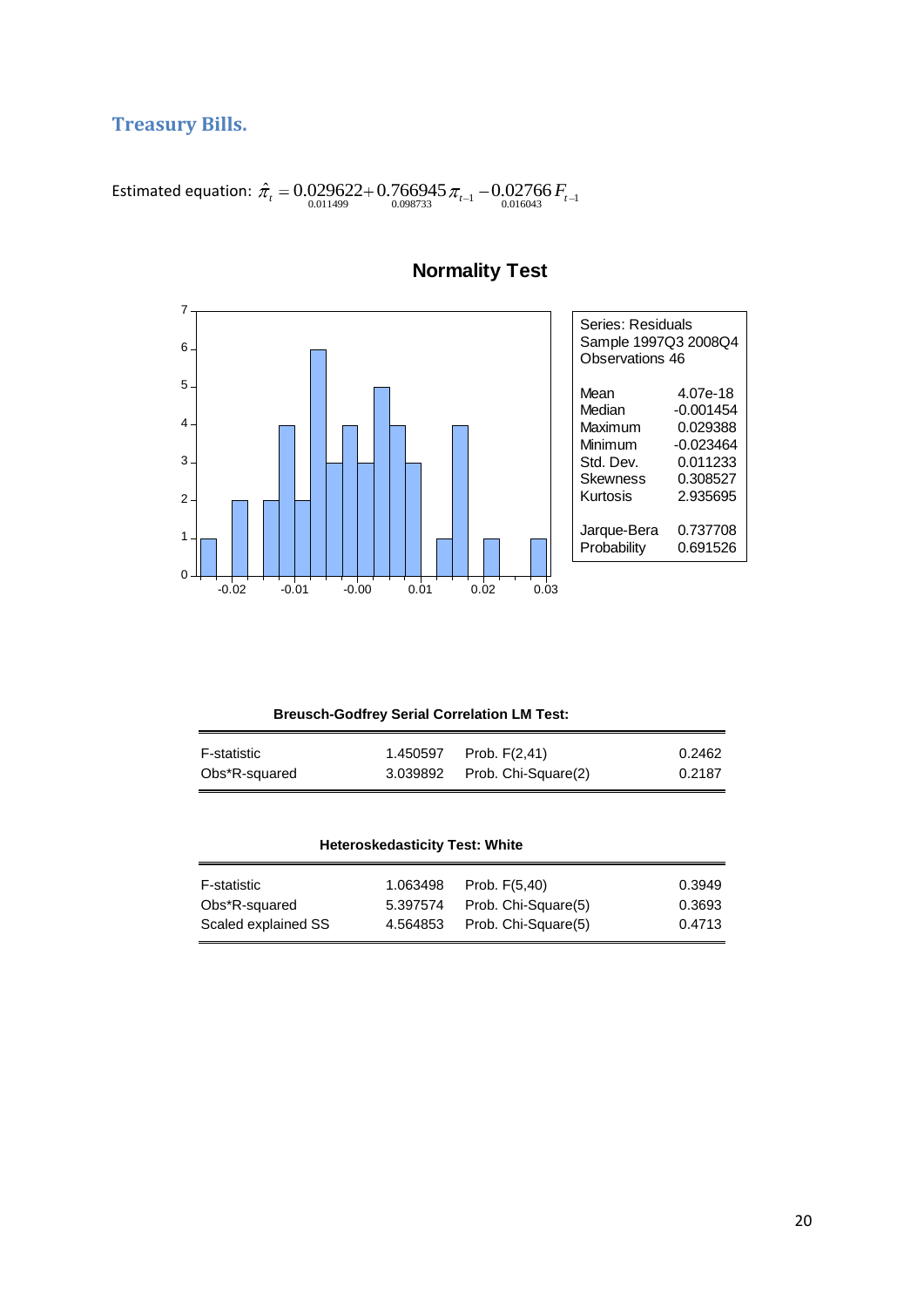## **Monetarist Model.**

Estimated equation:  $\tau_{t} = 0.84897 \, \pi_{t-1} + 0.039372 \, M \mathbb{1}_{t-4} + 0.044385 \, M \mathbb{1}_{t-8}$ <br> $\tau_{0.030595}$ 



# **Normality Tets**

#### **Breusch-Godfrey Serial Correlation LM Test:**

| F-statistic   | $0.108350$ Prob. $F(2,47)$     | 0.8975 |
|---------------|--------------------------------|--------|
| Obs*R-squared | $0.184310$ Prob. Chi-Square(2) | 0.9120 |

| Heteroskedasticity Test: White |  |  |
|--------------------------------|--|--|
|--------------------------------|--|--|

| F-statistic         | 2.016472 Prob. F(3,48)       | 0.1241 |
|---------------------|------------------------------|--------|
| Obs*R-squared       | 5.820036 Prob. Chi-Square(3) | 0.1207 |
| Scaled explained SS | 4.844175 Prob. Chi-Square(3) | 0.1836 |